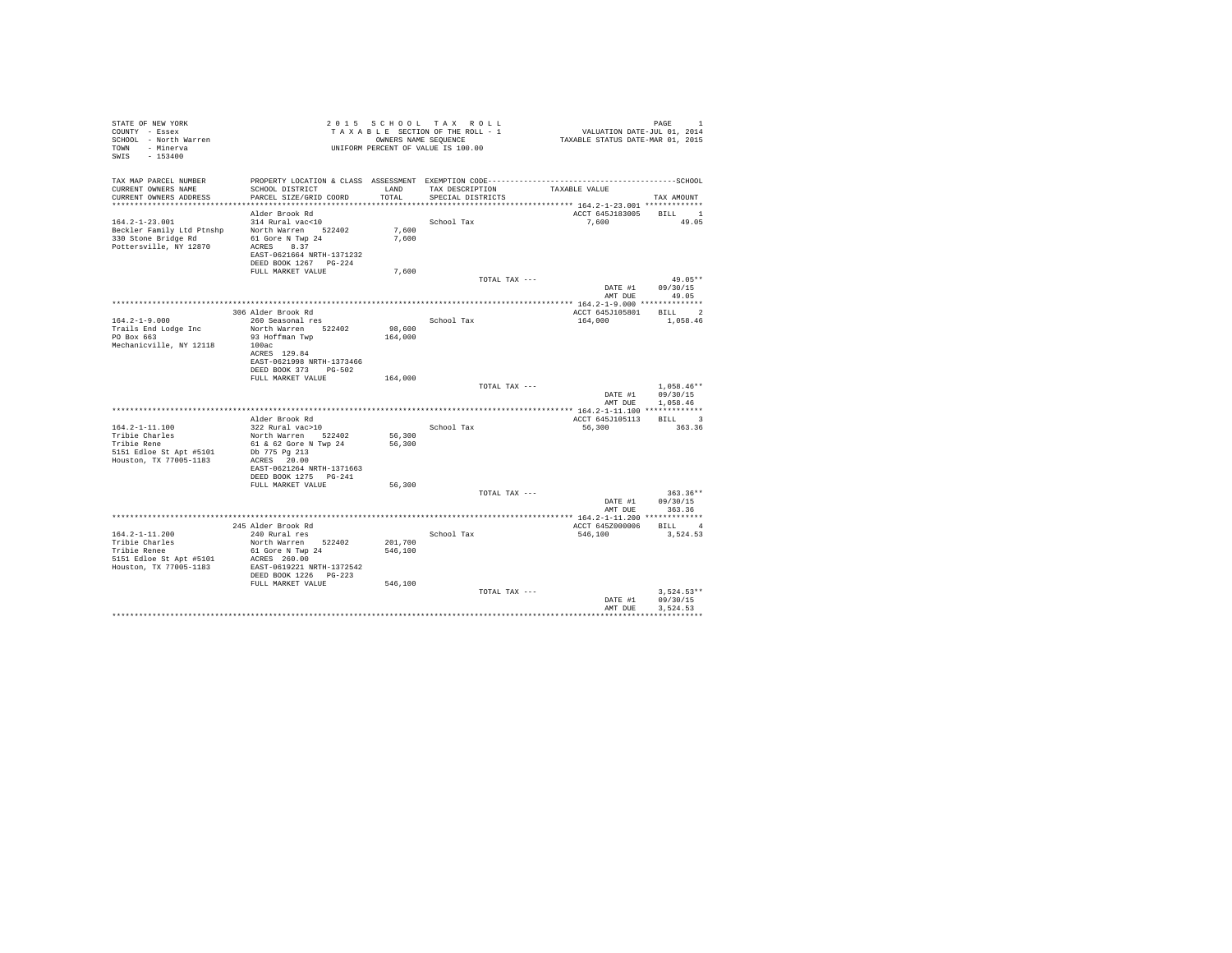|      | STATE OF NEW YORK     | 2015 SCHOOL TAX ROLL                                           | PAGE                   |  |
|------|-----------------------|----------------------------------------------------------------|------------------------|--|
|      | COUNTY - Essex        | VALUATION DATE-JUL 01, 2014<br>TAXABLE SECTION OF THE ROLL - 1 |                        |  |
|      | SCHOOL - North Warren | TAXABLE STATUS DATE-MAR 01, 2015                               |                        |  |
| TOWN | - Minerva             |                                                                | RPS155/V04/L015        |  |
| SWIS | - 153400              |                                                                | CURRENT DATE 8/21/2015 |  |
|      |                       |                                                                |                        |  |

### \*\*\* S P E C I A L D I S T R I C T S U M M A R Y \*\*\*

|      |       | .             |                  |    | - | <b>EXEMPT</b><br>----- |           | ™UIAL<br>the contract of the contract of the contract of |  |
|------|-------|---------------|------------------|----|---|------------------------|-----------|----------------------------------------------------------|--|
| CODE | 1 A M | <b>DARCEL</b> | <b>TVDL</b><br>. | ,, |   | )UN.                   | - 19<br>. | $- - - -$<br>1 A.A                                       |  |

#### NO SPECIAL DISTRICTS AT THIS LEVEL

### \*\*\* S C H O O L D I S T R I C T S U M M A R Y \*\*\*

| CODE   | DISTRICT NAME   | TOTAL<br>PARCELS | ASSESSED<br>LAND | ASSESSED<br>TOTAL | <b>EXEMPT</b><br>AMOUNT<br>---------<br>STAR AMOUNT | TOTAL<br>TAXABLE<br>STAR TAXABLE | TOTAL TAX |
|--------|-----------------|------------------|------------------|-------------------|-----------------------------------------------------|----------------------------------|-----------|
|        | North Warren    | $\overline{4}$   | 364,200          | 774,000           |                                                     | 774,000                          |           |
| 522402 |                 |                  |                  |                   |                                                     | 774,000                          | 4.995.40  |
|        | SUB-TOTAL       | $\overline{4}$   | 364,200          | 774,000           |                                                     | 774,000                          |           |
|        | SUB-TOTAL(CONT) |                  |                  |                   |                                                     | 774,000                          | 4.995.40  |
|        | TOTAL           | $\overline{4}$   | 364,200          | 774,000           |                                                     | 774,000                          |           |
|        | TO TAL (CONT)   |                  |                  |                   |                                                     | 774,000                          | 4,995.40  |

### \*\*\* S Y S T E M C O D E S S U M M A R Y \*\*\*

NO SYSTEM EXEMPTIONS AT THIS LEVEL

# \*\*\* E X E M P T I O N S U M M A R Y \*\*\*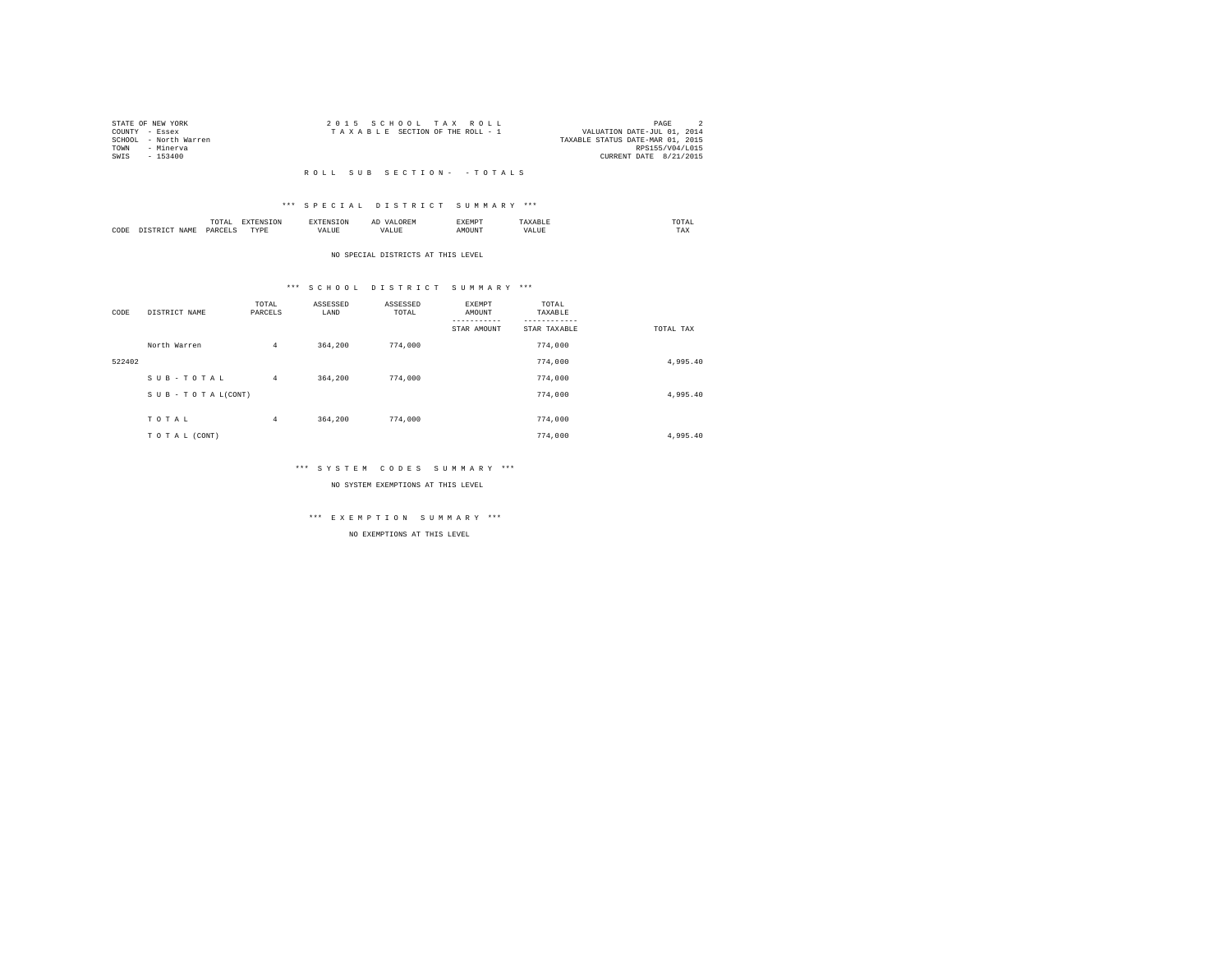| STATE OF NEW YORK     | 2015 SCHOOL TAX ROLL            | PAGE                             |
|-----------------------|---------------------------------|----------------------------------|
| COUNTY - Essex        | TAXABLE SECTION OF THE ROLL - 1 | VALUATION DATE-JUL 01, 2014      |
| SCHOOL - North Warren |                                 | TAXABLE STATUS DATE-MAR 01, 2015 |
| - Minerva<br>TOWN     |                                 | RPS155/V04/L015                  |
| SWIS<br>$-153400$     |                                 | CURRENT DATE 8/21/2015           |
|                       |                                 |                                  |
|                       | ROLL SUB SECTION- - TOTALS      |                                  |

| ROLL<br><b>SEC</b> | DESCRIPTION                | TOTAL<br>PARCELS | ASSESSED<br>LAND | ASSESSED<br>TOTAL | <b>EXEMPT</b><br>AMOUNT<br>STAR AMOUNT | TOTAL<br>TAXABLE<br>STAR TAXABLE | TOTAL<br>TAX |
|--------------------|----------------------------|------------------|------------------|-------------------|----------------------------------------|----------------------------------|--------------|
|                    | School Tax                 |                  | 364,200          | 774,000           |                                        | 774,000<br>774,000               | 4.995.40     |
|                    | SPEC DIST TAXES<br>TAXABLE | 4                |                  |                   |                                        |                                  | 4.995.40     |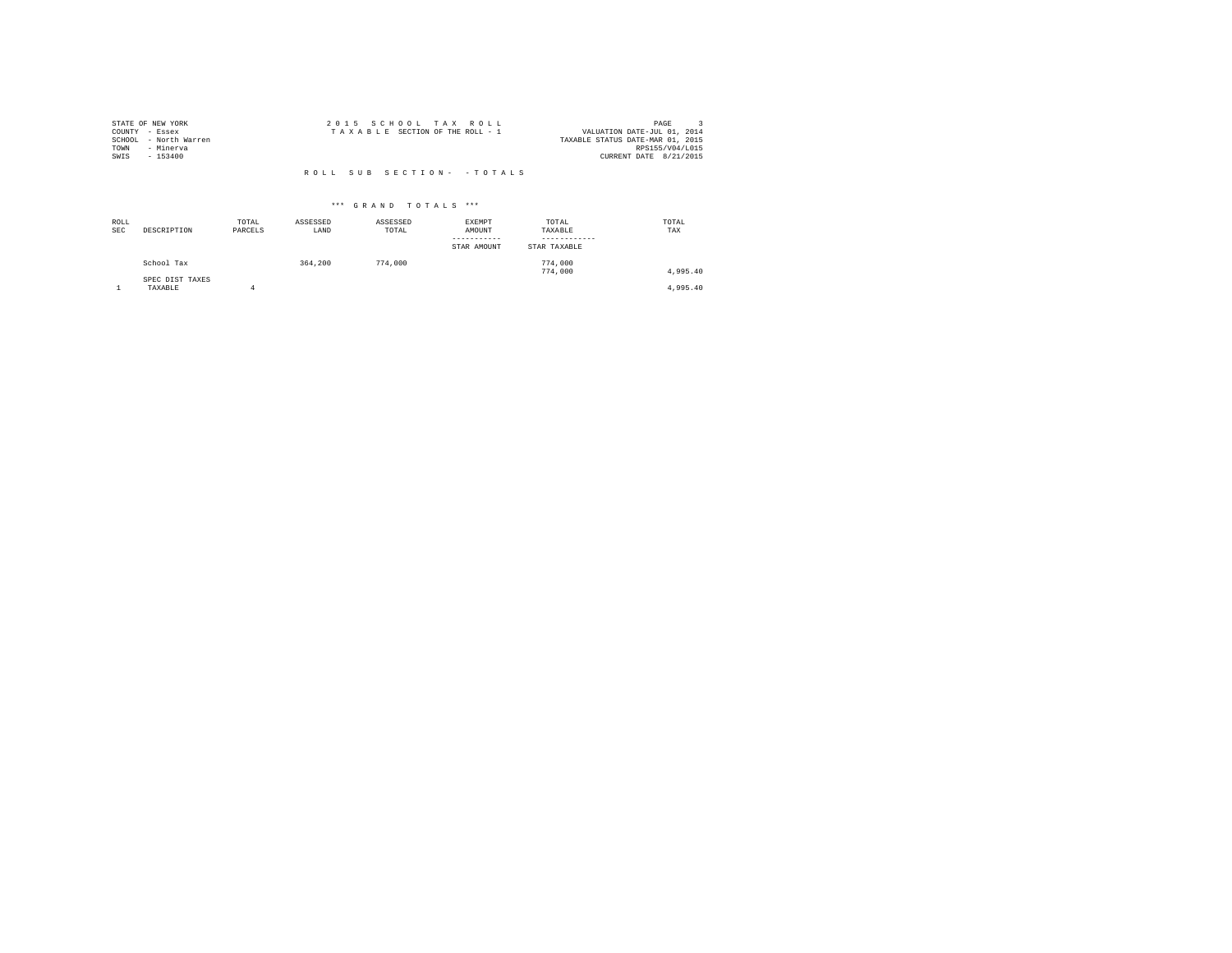|      | STATE OF NEW YORK     | 2015 SCHOOL TAX ROLL                                           | PAGE            | $\mathbf{A}$ |
|------|-----------------------|----------------------------------------------------------------|-----------------|--------------|
|      | COUNTY - Essex        | VALUATION DATE-JUL 01, 2014<br>TAXABLE SECTION OF THE ROLL - 1 |                 |              |
|      | SCHOOL - North Warren | TAXABLE STATUS DATE-MAR 01, 2015                               |                 |              |
| TOWN | - Minerva             |                                                                | RPS155/V04/L015 |              |
| SWTS | $-153400$             | CURRENT DATE 8/21/2015                                         |                 |              |

#### R O L L S E C T I O N T O T A L S

### \*\*\* S P E C I A L D I S T R I C T S U M M A R Y \*\*\*

|      |         | .<br>the contract of the contract of the contract of |          |    | -<br>しいじょ | 2 M L 21 |      | ∪⊥≞∟<br>the contract of the contract of the contract of |
|------|---------|------------------------------------------------------|----------|----|-----------|----------|------|---------------------------------------------------------|
| CODE | 21 A An | OAR<br>$\sim$                                        | TVD<br>. | ,, |           |          | 1111 | 1 A.A                                                   |

#### NO SPECIAL DISTRICTS AT THIS LEVEL

### \*\*\* S C H O O L D I S T R I C T S U M M A R Y \*\*\*

| CODE   | DISTRICT NAME      | TOTAL<br>PARCELS | ASSESSED<br>LAND | ASSESSED<br>TOTAL | EXEMPT<br>AMOUNT | TOTAL<br>TAXABLE |           |
|--------|--------------------|------------------|------------------|-------------------|------------------|------------------|-----------|
|        |                    |                  |                  |                   | STAR AMOUNT      | STAR TAXABLE     | TOTAL TAX |
|        | North Warren       | $\overline{4}$   | 364,200          | 774,000           |                  | 774,000          |           |
| 522402 |                    |                  |                  |                   |                  | 774,000          | 4,995.40  |
|        | SUB-TOTAL          | $\overline{4}$   | 364,200          | 774,000           |                  | 774,000          |           |
|        | SUB - TO TAL(CONT) |                  |                  |                   |                  | 774,000          | 4,995.40  |
|        |                    |                  |                  |                   |                  |                  |           |
|        | TOTAL              | $\overline{4}$   | 364,200          | 774,000           |                  | 774,000          |           |
|        | TO TAL (CONT)      |                  |                  |                   |                  | 774,000          | 4,995.40  |

### \*\*\* S Y S T E M C O D E S S U M M A R Y \*\*\*

NO SYSTEM EXEMPTIONS AT THIS LEVEL

# \*\*\* E X E M P T I O N S U M M A R Y \*\*\*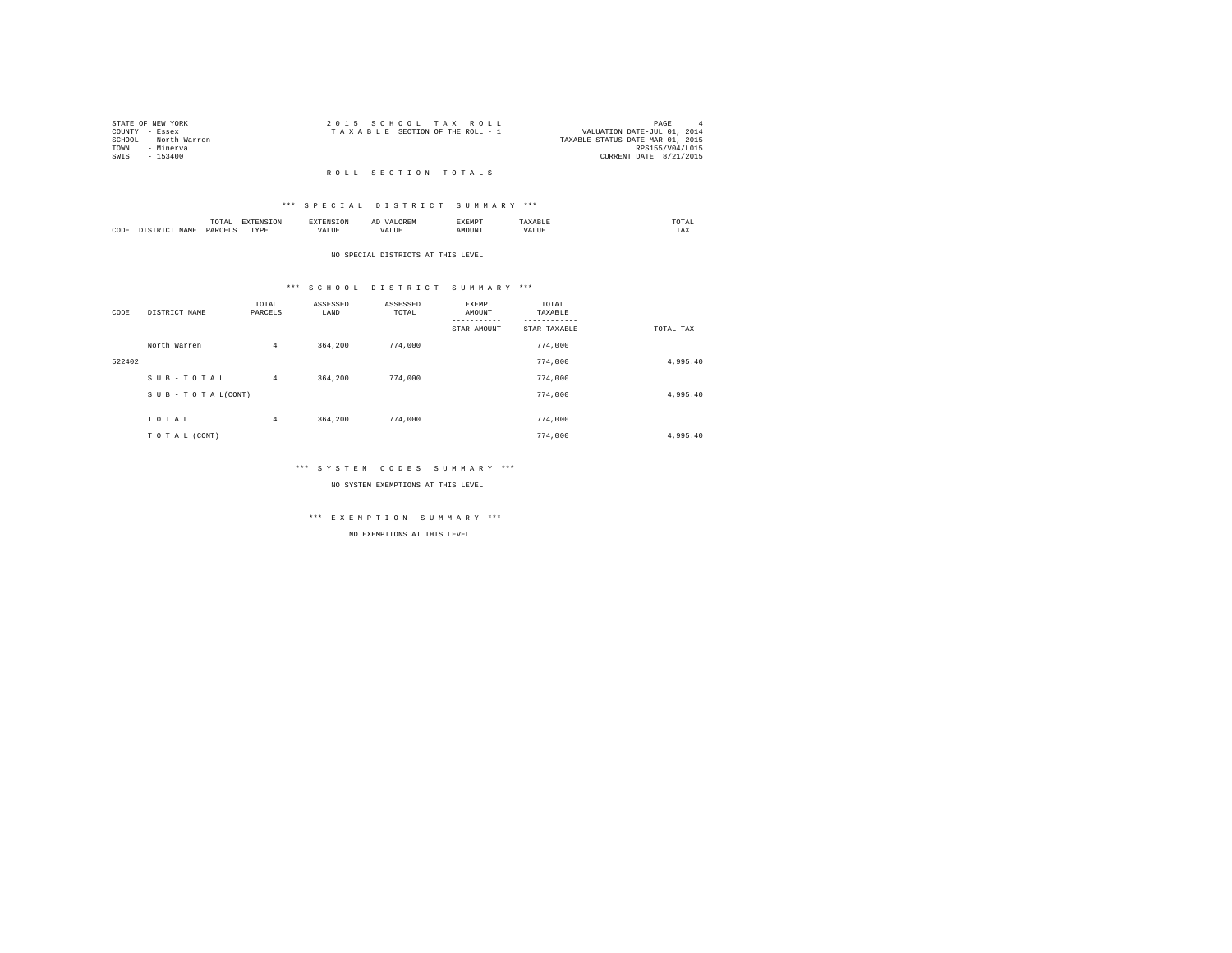| STATE OF NEW YORK<br>COUNTY - Essex<br>SCHOOL - North Warren<br>TOWN<br>- Minerva | 2015 SCHOOL TAX ROLL<br>TAXABLE SECTION OF THE ROLL - 1 | PAGE<br>VALUATION DATE-JUL 01, 2014<br>TAXABLE STATUS DATE-MAR 01, 2015<br>RPS155/V04/L015 |
|-----------------------------------------------------------------------------------|---------------------------------------------------------|--------------------------------------------------------------------------------------------|
| $-153400$<br>SWIS                                                                 | ROLL SECTION TOTALS                                     | CURRENT DATE 8/21/2015                                                                     |

| ROLL<br><b>SEC</b> | DESCRIPTION                | TOTAL<br>PARCELS | ASSESSED<br>LAND | ASSESSED<br>TOTAL | EXEMPT<br>AMOUNT<br>-----------<br>STAR AMOUNT | TOTAL<br>TAXABLE<br>------------<br>STAR TAXABLE | TOTAL<br>TAX |
|--------------------|----------------------------|------------------|------------------|-------------------|------------------------------------------------|--------------------------------------------------|--------------|
|                    | School Tax                 |                  | 364,200          | 774,000           |                                                | 774,000<br>774,000                               | 4,995.40     |
|                    | SPEC DIST TAXES<br>TAXABLE |                  |                  |                   |                                                |                                                  | 4,995.40     |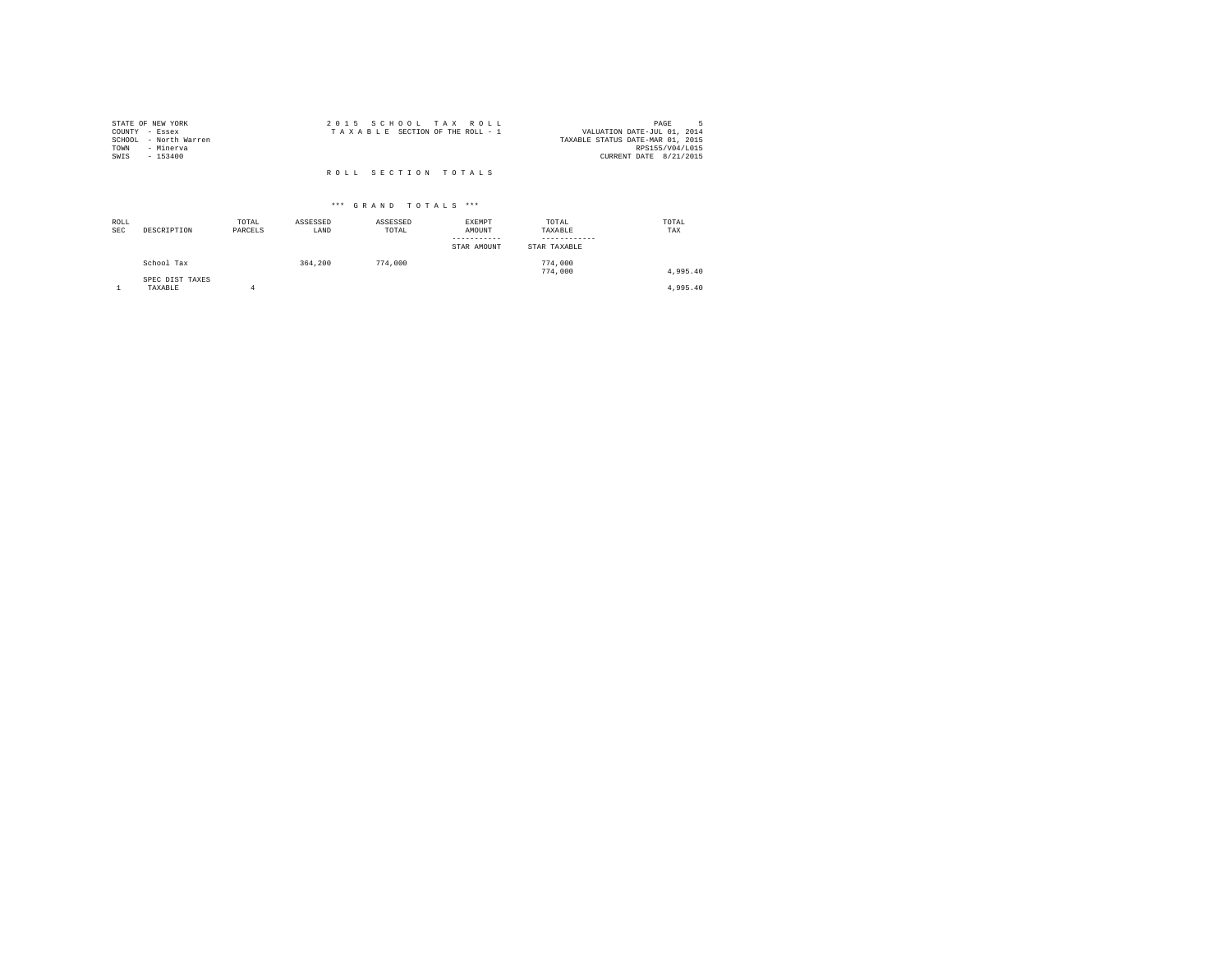| STATE OF NEW YORK                                   |                                      |                      | 2015 SCHOOL TAX ROLL                   |                 | 6<br>PAGE                        |
|-----------------------------------------------------|--------------------------------------|----------------------|----------------------------------------|-----------------|----------------------------------|
| COUNTY - Essex                                      |                                      |                      | UTILITY & R.R. SECTION OF THE ROLL - 6 |                 | VALUATION DATE-JUL 01, 2014      |
| SCHOOL<br>- North Warren                            |                                      | OWNERS NAME SEQUENCE |                                        |                 | TAXABLE STATUS DATE-MAR 01, 2015 |
| - Minerva<br>TOWN                                   |                                      |                      | UNIFORM PERCENT OF VALUE IS 100.00     |                 |                                  |
| $-153400$<br>SWIS                                   |                                      |                      |                                        |                 |                                  |
|                                                     |                                      |                      |                                        |                 |                                  |
| TAX MAP PARCEL NUMBER                               | PROPERTY LOCATION & CLASS ASSESSMENT |                      |                                        |                 |                                  |
| CURRENT OWNERS NAME                                 | SCHOOL DISTRICT                      | LAND                 | TAX DESCRIPTION                        | TAXABLE VALUE   |                                  |
| CURRENT OWNERS ADDRESS PARCEL SIZE/GRID COORD TOTAL |                                      |                      | SPECIAL DISTRICTS                      |                 | TAX AMOUNT                       |
|                                                     |                                      |                      |                                        |                 |                                  |
|                                                     | Outside Plant                        |                      |                                        | ACCT 645N015002 | BTLL                             |
| 634. - 9999-618. 750/1882                           | 836 Telecom. eq.                     |                      | School Tax                             | 130             | 0.84                             |
| Continental Telephone Co                            | 522402<br>North Warren               | $\Omega$             |                                        |                 |                                  |
| Of Upstate Ny Inc                                   | 888888                               | 130                  |                                        |                 |                                  |
| Tax Dept                                            | 153401.10000                         |                      |                                        |                 |                                  |
| 3 High Ridge Park                                   | Apportion School .41%                |                      |                                        |                 |                                  |
| Stamford, CT 06905                                  | EAST-0606241 NRTH-1374442            |                      |                                        |                 |                                  |
|                                                     | FULL MARKET VALUE                    | 130                  |                                        |                 |                                  |
|                                                     |                                      |                      | $TOTAI. TAX - - -$                     |                 | $0.84**$                         |
|                                                     |                                      |                      |                                        | DATE #1         | 09/30/15                         |
|                                                     |                                      |                      |                                        | AMT DUE         | 0.84                             |
|                                                     |                                      |                      |                                        |                 |                                  |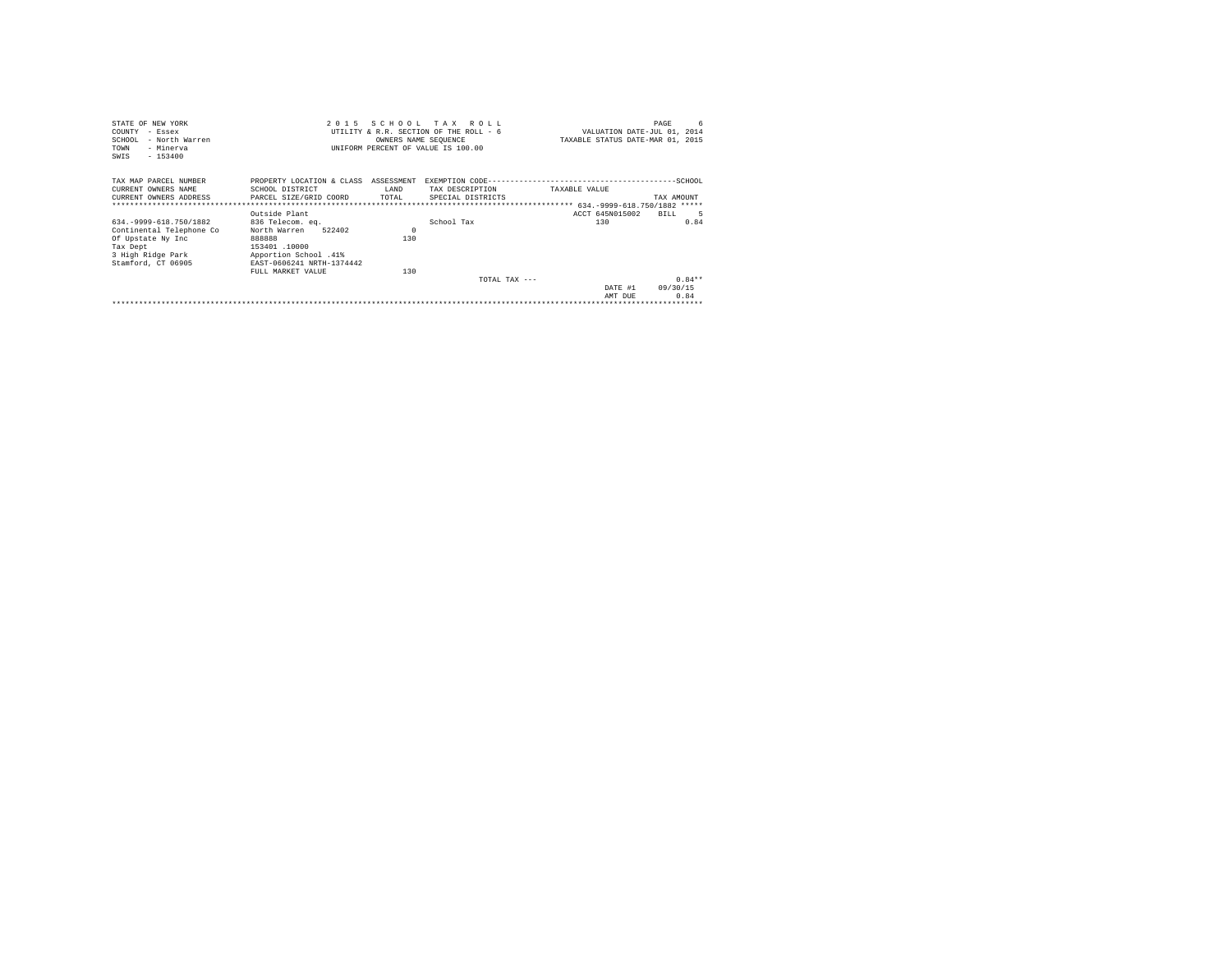|      | STATE OF NEW YORK     | 2015 SCHOOL TAX ROLL                   | PAGE                             |
|------|-----------------------|----------------------------------------|----------------------------------|
|      | COUNTY - Essex        | UTILITY & R.R. SECTION OF THE ROLL - 6 | VALUATION DATE-JUL 01, 2014      |
|      | SCHOOL - North Warren |                                        | TAXABLE STATUS DATE-MAR 01, 2015 |
| TOWN | - Minerva             | UNIFORM PERCENT OF VALUE IS 100.00     | RPS155/V04/L015                  |
| SWIS | - 153400              |                                        | CURRENT DATE 8/21/2015           |
|      |                       |                                        |                                  |

### \*\*\* S P E C I A L D I S T R I C T S U M M A R Y \*\*\*

|      | mome<br>n<br>.<br>the contract of the contract of the contract of | the contract of the contract of the contract of the contract of the contract of | АΙ | <b>************</b><br>ہ دے تا |   | the contract of the contract of the contract of |  |
|------|-------------------------------------------------------------------|---------------------------------------------------------------------------------|----|--------------------------------|---|-------------------------------------------------|--|
| CODE | PARCFT                                                            | $-$<br>ZD.<br>.                                                                 |    | ۱Т                             | n | 1 M.A                                           |  |

#### NO SPECIAL DISTRICTS AT THIS LEVEL

### \*\*\* S C H O O L D I S T R I C T S U M M A R Y \*\*\*

| CODE   | DISTRICT NAME   | TOTAL<br>PARCELS | ASSESSED<br>LAND | ASSESSED<br>TOTAL | <b>EXEMPT</b><br>AMOUNT<br>STAR AMOUNT | TOTAL<br>TAXABLE<br>STAR TAXABLE | TOTAL TAX |
|--------|-----------------|------------------|------------------|-------------------|----------------------------------------|----------------------------------|-----------|
|        | North Warren    | $\mathbf{1}$     |                  | 130               |                                        | 130                              |           |
| 522402 |                 |                  |                  |                   |                                        | 130                              | .84       |
|        | SUB-TOTAL       | $\mathbf{1}$     |                  | 130               |                                        | 130                              |           |
|        | SUB-TOTAL(CONT) |                  |                  |                   |                                        | 130                              | .84       |
|        |                 |                  |                  |                   |                                        |                                  |           |
|        | TOTAL           | $\mathbf{1}$     |                  | 130               |                                        | 130                              |           |
|        | TO TAL (CONT)   |                  |                  |                   |                                        | 130                              | .84       |

### \*\*\* S Y S T E M C O D E S S U M M A R Y \*\*\*

NO SYSTEM EXEMPTIONS AT THIS LEVEL

# \*\*\* E X E M P T I O N S U M M A R Y \*\*\*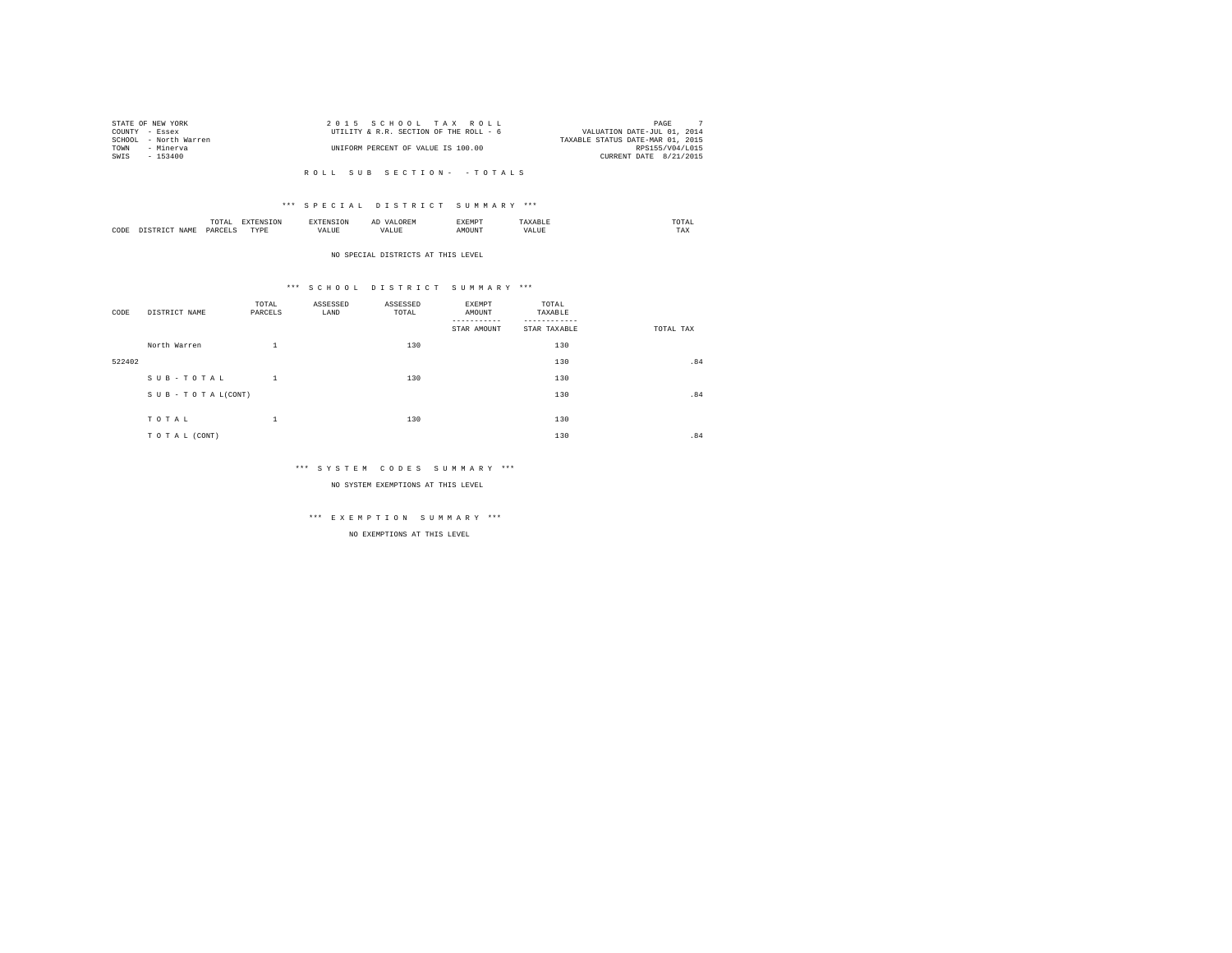| STATE OF NEW YORK |                       | 2015 SCHOOL TAX ROLL                   | PAGE                             |  |
|-------------------|-----------------------|----------------------------------------|----------------------------------|--|
| COUNTY - Essex    |                       | UTILITY & R.R. SECTION OF THE ROLL - 6 | VALUATION DATE-JUL 01, 2014      |  |
|                   | SCHOOL - North Warren |                                        | TAXABLE STATUS DATE-MAR 01, 2015 |  |
| TOWN              | - Minerva             | UNIFORM PERCENT OF VALUE IS 100.00     | RPS155/V04/L015                  |  |
| SWIS              | $-153400$             |                                        | CURRENT DATE 8/21/2015           |  |
|                   |                       |                                        |                                  |  |

| ROLL<br><b>SEC</b> | DESCRIPTION                         | TOTAL<br>PARCELS | ASSESSED<br>LAND | ASSESSED<br>TOTAL | EXEMPT<br>AMOUNT<br>--------<br>STAR AMOUNT | TOTAL<br>TAXABLE<br>STAR TAXABLE | TOTAL<br>TAX |
|--------------------|-------------------------------------|------------------|------------------|-------------------|---------------------------------------------|----------------------------------|--------------|
|                    | School Tax                          |                  |                  | 130               |                                             | 130<br>130                       | .84          |
| 6                  | SPEC DIST TAXES<br>UTILITIES & N.C. |                  |                  |                   |                                             |                                  | .84          |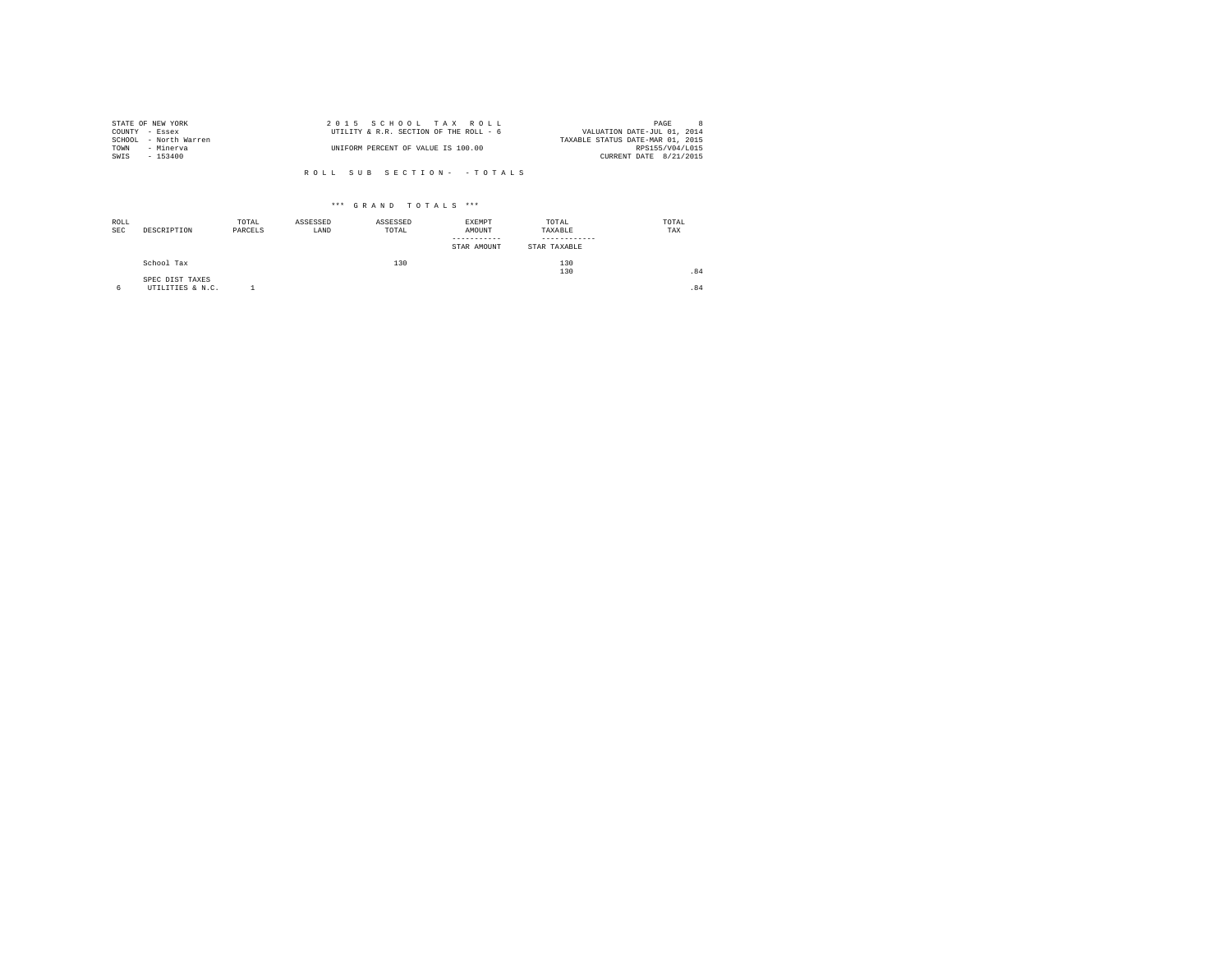|                | STATE OF NEW YORK     | 2015 SCHOOL TAX ROLL                   | PAGE                             |
|----------------|-----------------------|----------------------------------------|----------------------------------|
| COUNTY - Essex |                       | UTILITY & R.R. SECTION OF THE ROLL - 6 | VALUATION DATE-JUL 01, 2014      |
|                | SCHOOL - North Warren |                                        | TAXABLE STATUS DATE-MAR 01, 2015 |
| TOWN           | - Minerva             | UNIFORM PERCENT OF VALUE IS 100.00     | RPS155/V04/L015                  |
| SWIS           | $-153400$             |                                        | CURRENT DATE 8/21/2015           |
|                |                       |                                        |                                  |
|                |                       | ROLL SECTION TOTALS                    |                                  |

|      |     |                   | ∼ |  | the contract of the contract of the contract of |
|------|-----|-------------------|---|--|-------------------------------------------------|
| CODE | YAN | <b>TVD's</b><br>. |   |  | $- - -$<br>مصا                                  |

#### NO SPECIAL DISTRICTS AT THIS LEVEL

### \*\*\* S C H O O L D I S T R I C T S U M M A R Y \*\*\*

| CODE   | DISTRICT NAME   | TOTAL<br>PARCELS | ASSESSED<br>LAND | ASSESSED<br>TOTAL | <b>EXEMPT</b><br>AMOUNT<br>STAR AMOUNT | TOTAL<br>TAXABLE<br>STAR TAXABLE | TOTAL TAX |
|--------|-----------------|------------------|------------------|-------------------|----------------------------------------|----------------------------------|-----------|
|        | North Warren    | $\mathbf{1}$     |                  | 130               |                                        | 130                              |           |
| 522402 |                 |                  |                  |                   |                                        | 130                              | .84       |
|        | SUB-TOTAL       | $\mathbf{1}$     |                  | 130               |                                        | 130                              |           |
|        | SUB-TOTAL(CONT) |                  |                  |                   |                                        | 130                              | .84       |
|        | TOTAL           | $\mathbf{1}$     |                  | 130               |                                        | 130                              |           |
|        | TO TAL (CONT)   |                  |                  |                   |                                        | 130                              | .84       |

### \*\*\* S Y S T E M C O D E S S U M M A R Y \*\*\*

NO SYSTEM EXEMPTIONS AT THIS LEVEL

# \*\*\* E X E M P T I O N S U M M A R Y \*\*\*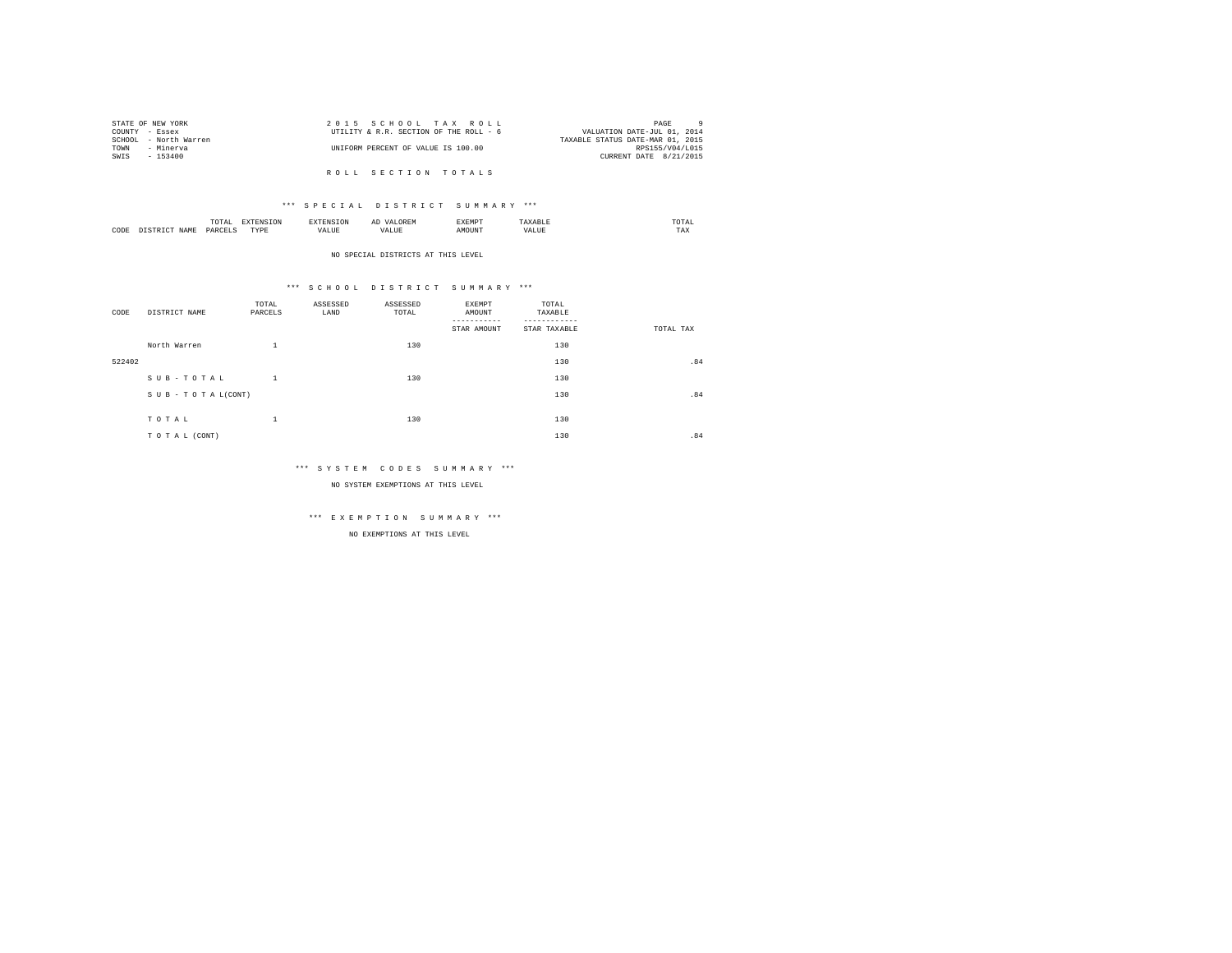| STATE OF NEW YORK     | 2015 SCHOOL TAX ROLL                   | 10<br>PAGE                       |
|-----------------------|----------------------------------------|----------------------------------|
| COUNTY - Essex        | UTILITY & R.R. SECTION OF THE ROLL - 6 | VALUATION DATE-JUL 01, 2014      |
| SCHOOL - North Warren |                                        | TAXABLE STATUS DATE-MAR 01, 2015 |
| TOWN<br>- Minerva     | UNIFORM PERCENT OF VALUE IS 100.00     | RPS155/V04/L015                  |
| SWIS<br>- 153400      |                                        | CURRENT DATE 8/21/2015           |
|                       |                                        |                                  |
|                       | ROLL SECTION TOTALS                    |                                  |

| ROLL<br>SEC | DESCRIPTION                         | TOTAL<br>PARCELS | ASSESSED<br>LAND | ASSESSED<br>TOTAL | EXEMPT<br>AMOUNT<br>-----------<br>STAR AMOUNT | TOTAL<br>TAXABLE<br>-----------<br>STAR TAXABLE | TOTAL<br>TAX |
|-------------|-------------------------------------|------------------|------------------|-------------------|------------------------------------------------|-------------------------------------------------|--------------|
|             | School Tax                          |                  |                  | 130               |                                                | 130<br>130                                      | .84          |
|             | SPEC DIST TAXES<br>UTILITIES & N.C. |                  |                  |                   |                                                |                                                 | .84          |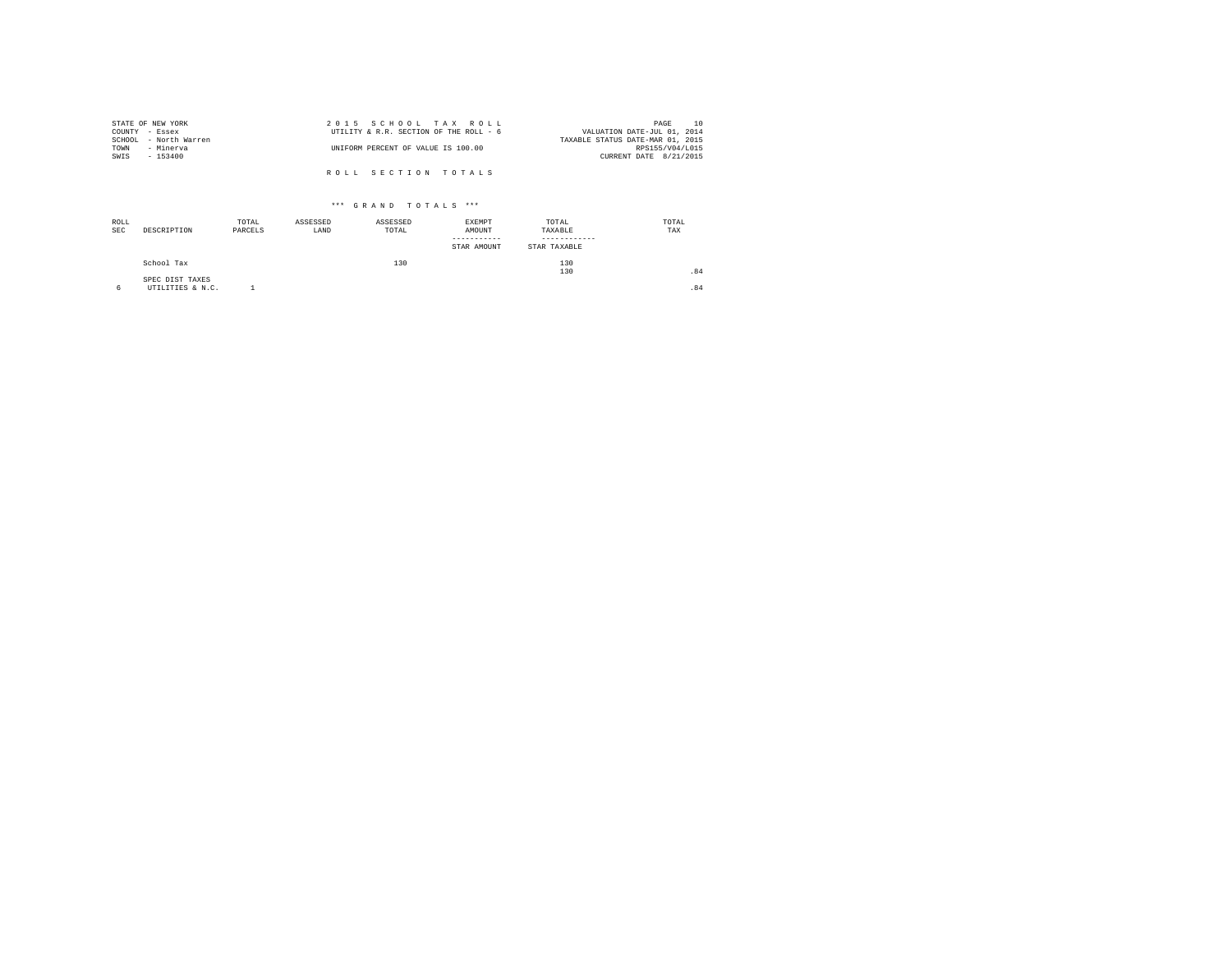| STATE OF NEW YORK     |  | 2015 SCHOOL TAX ROLL |                                  | PAGE                   |  |
|-----------------------|--|----------------------|----------------------------------|------------------------|--|
| COUNTY - Essex        |  |                      | VALUATION DATE-JUL 01, 2014      |                        |  |
| SCHOOL - North Warren |  | SWIS TOTALS          | TAXABLE STATUS DATE-MAR 01, 2015 |                        |  |
| TOWN<br>- Minerva     |  |                      |                                  | RPS155/V04/L015        |  |
| $-153400$<br>SWIS     |  |                      |                                  | CURRENT DATE 8/21/2015 |  |

|      |             | $1.71$ $H1$<br>the contract of the contract of the contract of | --------------- |                              |   | A 1.3'<br>. |       | $m + 1$<br>1'AX     | UIAL<br>the contract of the contract of the contract of |
|------|-------------|----------------------------------------------------------------|-----------------|------------------------------|---|-------------|-------|---------------------|---------------------------------------------------------|
| CODE | <b>NAME</b> | われも                                                            | rvnt<br>.       | $- - -$<br>$- - - -$<br>ALUL | n |             | 'ALUE | <b>The Property</b> | ---<br>1'AX                                             |

NO SPECIAL DISTRICTS AT THIS LEVEL

### \*\*\* S C H O O L D I S T R I C T S U M M A R Y \*\*\*

| CODE   | DISTRICT NAME   | TOTAL<br>PARCELS | ASSESSED<br>LAND | ASSESSED<br>TOTAL | EXEMPT<br>AMOUNT | TOTAL<br>TAXABLE<br>--------- |          |           |
|--------|-----------------|------------------|------------------|-------------------|------------------|-------------------------------|----------|-----------|
|        |                 |                  |                  |                   | STAR AMOUNT      | STAR TAXABLE                  | TAX RATE | TOTAL TAX |
|        | North Warren    | 5                | 364,200          | 774.130           |                  | 774,130                       |          |           |
| 522402 |                 |                  |                  |                   |                  | 774.130                       | 6.454000 | 4,996.24  |
|        | SUB-TOTAL       | 5                | 364,200          | 774.130           |                  | 774.130                       |          |           |
|        | SUB-TOTAL(CONT) |                  |                  |                   |                  | 774,130                       |          | 4,996.24  |
|        |                 |                  |                  |                   |                  |                               |          |           |
|        | TOTAL           | 5                | 364,200          | 774.130           |                  | 774.130                       |          |           |
|        | TO TAL (CONT)   |                  |                  |                   |                  | 774.130                       |          | 4.996.24  |

### \*\*\* S Y S T E M C O D E S S U M M A R Y \*\*\*

NO SYSTEM EXEMPTIONS AT THIS LEVEL

\*\*\* E X E M P T I O N S U M M A R Y \*\*\*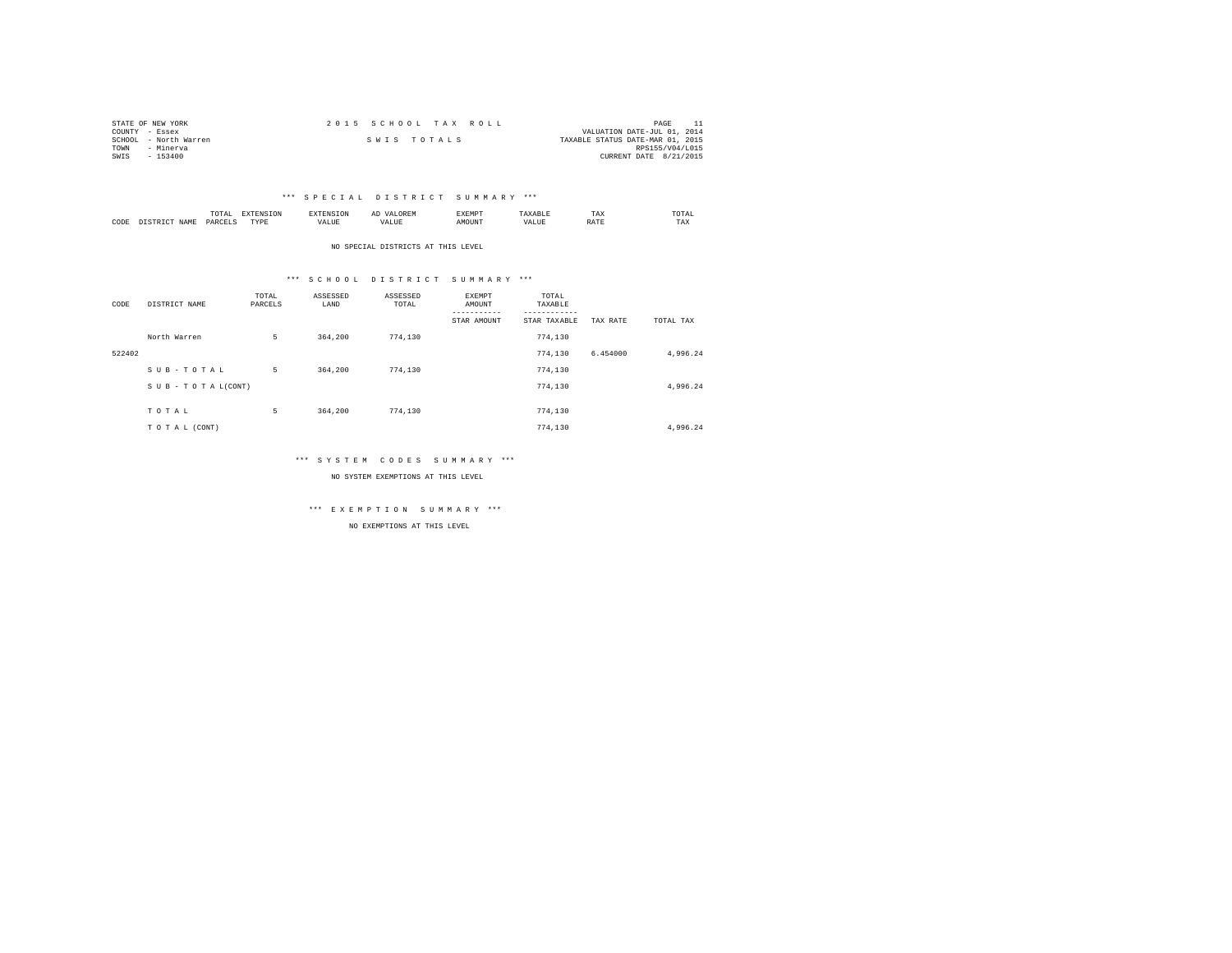| STATE OF NEW YORK     | 2015 SCHOOL TAX ROLL | PAGE                             |
|-----------------------|----------------------|----------------------------------|
| COUNTY - Essex        |                      | VALUATION DATE-JUL 01, 2014      |
| SCHOOL - North Warren | SWIS TOTALS          | TAXABLE STATUS DATE-MAR 01, 2015 |
| TOWN<br>- Minerva     |                      | RPS155/V04/L015                  |
| SWIS<br>- 153400      |                      | CURRENT DATE 8/21/2015           |

|                    |                                     |                  |                  | *** GRAND TOTALS  | $* * *$                   |                                  |          |                      |
|--------------------|-------------------------------------|------------------|------------------|-------------------|---------------------------|----------------------------------|----------|----------------------|
| ROLL<br><b>SEC</b> | DESCRIPTION                         | TOTAL<br>PARCELS | ASSESSED<br>LAND | ASSESSED<br>TOTAL | EXEMPT<br>AMOUNT<br>----- | TOTAL<br>TAXABLE<br>------------ | TAX      |                      |
|                    |                                     |                  |                  |                   | STAR AMOUNT               | STAR TAXABLE                     | RATE     |                      |
|                    | School Tax                          |                  | 364,200          | 774,000           |                           | 774,000                          |          |                      |
| $\mathbf{1}$       | SPEC DIST TAXES<br>TAXABLE          | $\overline{4}$   |                  |                   |                           | 774,000                          | 6.454000 | 4,995.40<br>4,995.40 |
|                    | School Tax                          |                  |                  | 130               |                           | 130                              |          |                      |
| 6                  | SPEC DIST TAXES<br>UTILITIES & N.C. | 1                |                  |                   |                           | 130                              | 6.454000 | .84<br>.84           |
|                    | School Tax                          |                  | 364,200          | 774,130           |                           | 774,130                          |          |                      |
|                    | SPEC DIST TAXES                     |                  |                  |                   |                           | 774,130                          | 6.454000 | 4,996.24             |
| $\star$            | <b>SUB</b><br>TOTAL                 | 5                |                  |                   |                           |                                  |          | 4,996.24             |
|                    | School Tax                          |                  | 364,200          | 774,130           |                           | 774,130                          |          |                      |
|                    | SPEC DIST TAXES                     |                  |                  |                   |                           | 774,130                          | 6.454000 | 4,996.24             |
| $\star\star$       | GRAND TOTAL                         | 5                |                  |                   |                           |                                  |          | 4,996.24             |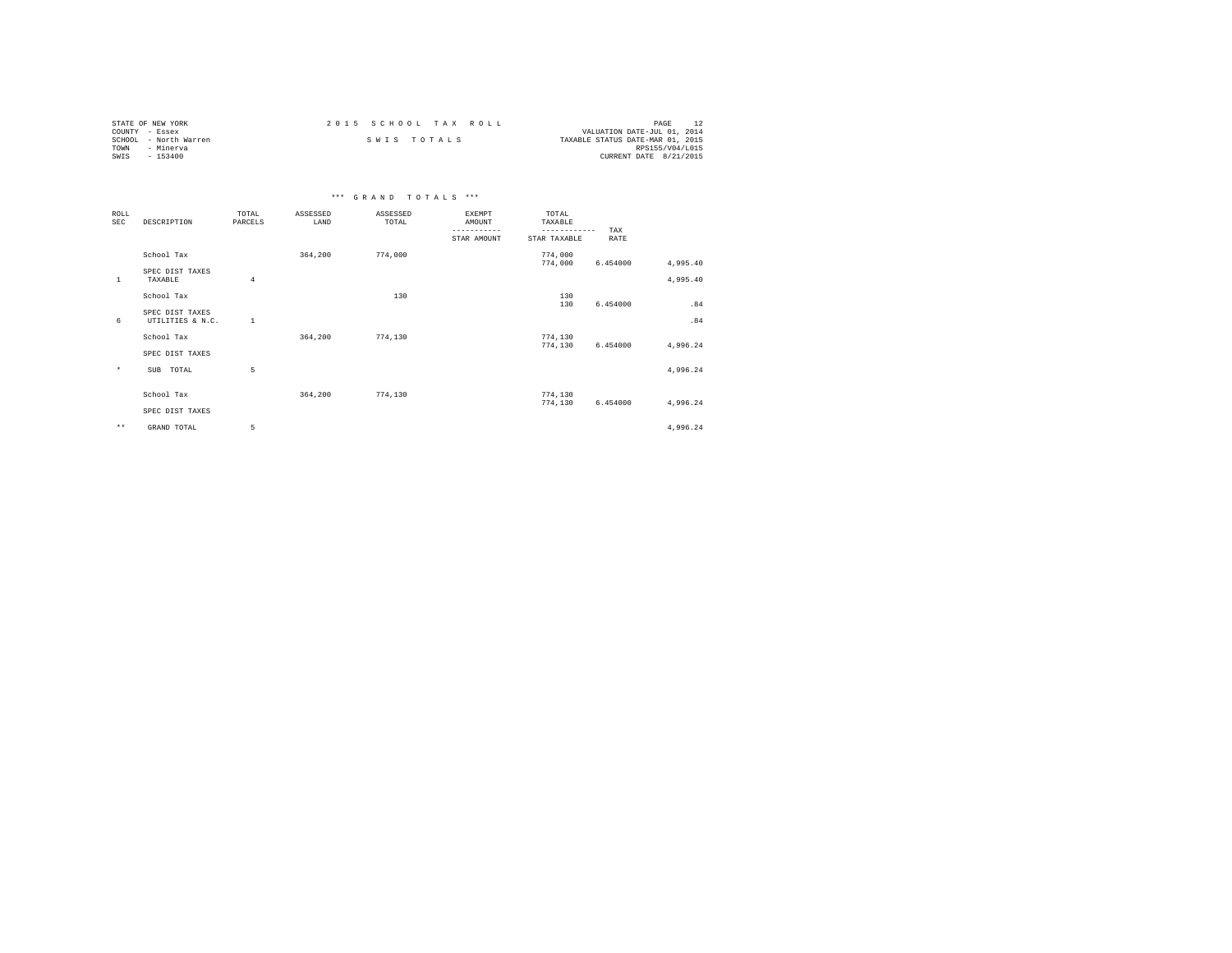| STATE OF NEW YORK<br>COUNTY - Essex<br>SCHOOL - North Warren MROLL SUB-SECT - A- SECTION 532-A RPTL WILD OR FOREST LANDS TAXABLE STATUS DATE-MAR 01, 2015<br>- Schroon<br>TOWN<br>$-154600$<br>SWIS |                                                                                                                                                                          | OWNERS NAME SEOUENCE<br>UNIFORM PERCENT OF VALUE IS 100.00 | 2015 SCHOOL TAX ROLL<br>STATE OWNED LAND SECTION OF THE ROLL - 3 SUB-SECT - A VALUATION DATE-JUL 01, 2014 |                    | 13<br>PAGE                     |
|-----------------------------------------------------------------------------------------------------------------------------------------------------------------------------------------------------|--------------------------------------------------------------------------------------------------------------------------------------------------------------------------|------------------------------------------------------------|-----------------------------------------------------------------------------------------------------------|--------------------|--------------------------------|
| TAX MAP PARCEL NUMBER<br>CURRENT OWNERS NAME<br>CURRENT OWNERS ADDRESS                                                                                                                              | SCHOOL DISTRICT<br>PARCEL SIZE/GRID COORD                                                                                                                                | T.AND<br>TOTAL                                             | TAX DESCRIPTION<br>SPECIAL DISTRICTS                                                                      | TAXABLE VALUE      | TAX AMOUNT                     |
|                                                                                                                                                                                                     | Vanderwalker Rd                                                                                                                                                          |                                                            |                                                                                                           | ACCT 695M414407    |                                |
| $165. - 1 - 1.000$<br>1050001<br>State Of New York<br>State Comptroller<br>Land Claims Unit<br>7th Fl Alfred E Smith Bld<br>Albany, NY 12236                                                        | 931 Forest s532a<br>North Warren<br>522402<br>79 Hoffman Twp<br>225ac S11<br>ACRES 225.00<br>EAST-0625295 NRTH-1374005<br>DEED BOOK 199<br>$PG-544$<br>FULL MARKET VALUE | 159,100<br>159,100<br>159,100                              | School Tax                                                                                                | 159,100            | 1,026.83                       |
|                                                                                                                                                                                                     |                                                                                                                                                                          |                                                            | TOTAL TAX $---$                                                                                           |                    | $1.026.83**$                   |
|                                                                                                                                                                                                     |                                                                                                                                                                          |                                                            |                                                                                                           | AMT DUE            | DATE #1 09/30/15<br>1,026.83   |
|                                                                                                                                                                                                     | Errata                                                                                                                                                                   |                                                            |                                                                                                           | ACCT 695Z012024    |                                |
| $999.99 - 1 - 3.000$<br>7777777<br>State Comptroller<br>Land Claims Unit<br>Alfred E Smith Bldg Fl 7 FULL MARKET VALUE<br>Albany, NY 12236                                                          | 991 Adirondack p<br>North Warren 522402<br>2015 Aggregate Assessment<br>For School Purpose Only                                                                          | $\Omega$<br>101,640<br>101,640                             | School Tax                                                                                                | 101,640            | 655.98                         |
|                                                                                                                                                                                                     |                                                                                                                                                                          |                                                            | TOTAL TAX $---$                                                                                           | DATE #1<br>AMT DUE | 655.98**<br>09/30/15<br>655.98 |
|                                                                                                                                                                                                     |                                                                                                                                                                          |                                                            |                                                                                                           |                    |                                |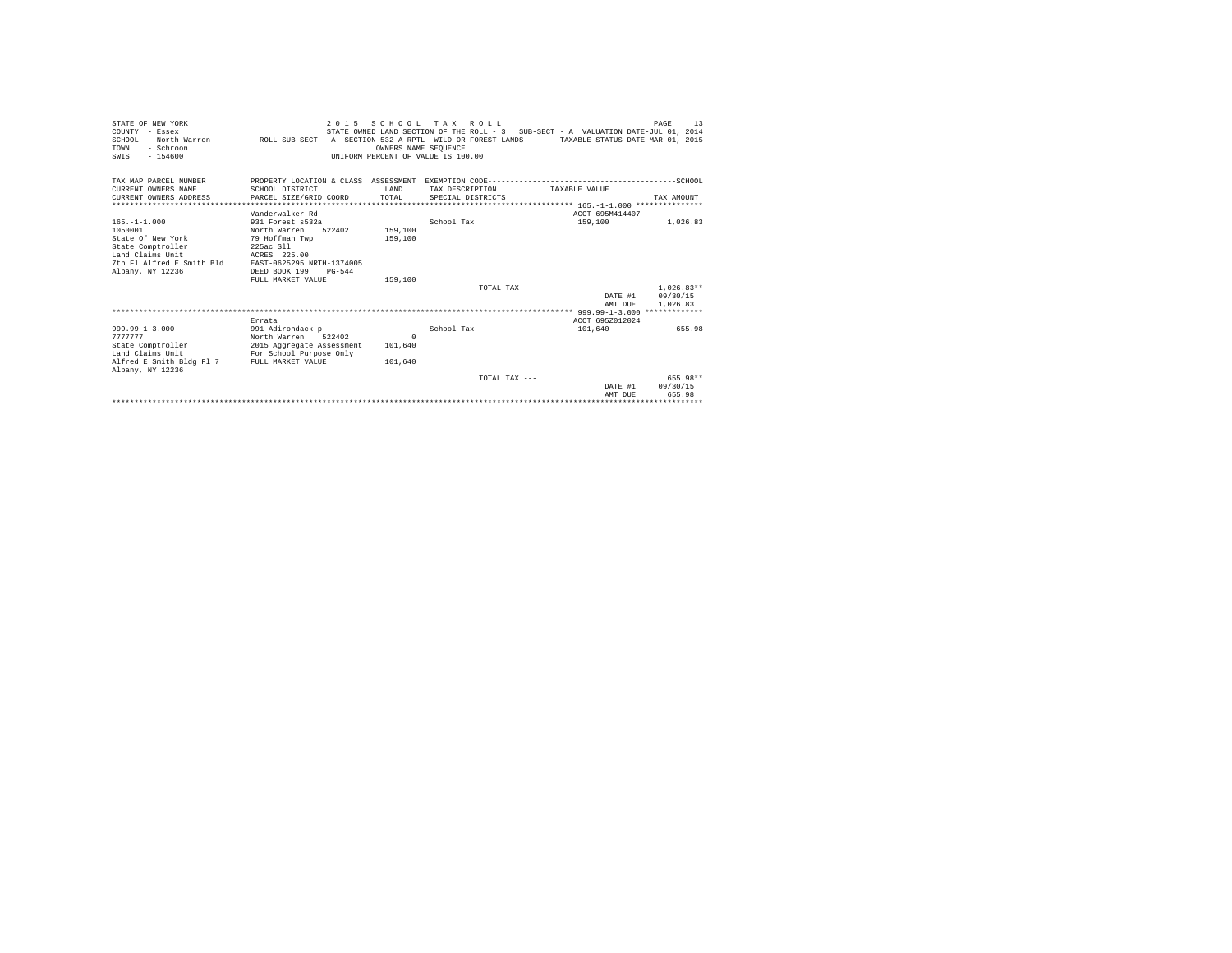|      | STATE OF NEW YORK     |                                                            |  |  | 2015 SCHOOL TAX ROLL |                                                                                   |                        | PAGE            | 14 |
|------|-----------------------|------------------------------------------------------------|--|--|----------------------|-----------------------------------------------------------------------------------|------------------------|-----------------|----|
|      | COUNTY - Essex        |                                                            |  |  |                      | STATE OWNED LAND SECTION OF THE ROLL - 3 SUB-SECT - A VALUATION DATE-JUL 01, 2014 |                        |                 |    |
|      | SCHOOL - North Warren | ROLL SUB-SECT - A- SECTION 532-A RPTL WILD OR FOREST LANDS |  |  |                      | TAXABLE STATUS DATE-MAR 01, 2015                                                  |                        |                 |    |
| TOWN | - Schroon             |                                                            |  |  |                      |                                                                                   |                        | RPS155/V04/L015 |    |
| SWIS | $-154600$             |                                                            |  |  |                      |                                                                                   | CURRENT DATE 8/21/2015 |                 |    |

### \*\*\* S P E C I A L D I S T R I C T S U M M A R Y \*\*\*

|      |      | ۰.<br>UIAI         |            |          | . . | !XEMP? |  | TOTAL<br>the contract of the contract of the contract of |
|------|------|--------------------|------------|----------|-----|--------|--|----------------------------------------------------------|
| CODE | JAM' | PARCE <sup>T</sup> | mirni<br>. | والماسدد |     | JUN"   |  | TAX                                                      |

#### NO SPECIAL DISTRICTS AT THIS LEVEL

### \*\*\* S C H O O L D I S T R I C T S U M M A R Y \*\*\*

| CODE   | DISTRICT NAME   | TOTAL<br>PARCELS | ASSESSED<br>LAND | ASSESSED<br>TOTAL | EXEMPT<br>AMOUNT<br>-----------<br>STAR AMOUNT | TOTAL<br>TAXABLE<br>STAR TAXABLE | TOTAL TAX |
|--------|-----------------|------------------|------------------|-------------------|------------------------------------------------|----------------------------------|-----------|
|        | North Warren    | $\overline{a}$   | 159,100          | 260,740           |                                                | 260.740                          |           |
| 522402 |                 |                  |                  |                   |                                                | 260.740                          | 1,682.81  |
|        | SUB-TOTAL       | $\overline{a}$   | 159,100          | 260.740           |                                                | 260,740                          |           |
|        | SUB-TOTAL(CONT) |                  |                  |                   |                                                | 260.740                          | 1,682.81  |
|        |                 |                  |                  |                   |                                                |                                  |           |
|        | TOTAL           | $\overline{a}$   | 159,100          | 260.740           |                                                | 260.740                          |           |
|        | TO TAL (CONT)   |                  |                  |                   |                                                | 260,740                          | 1,682.81  |

### \*\*\* S Y S T E M C O D E S S U M M A R Y \*\*\*

NO SYSTEM EXEMPTIONS AT THIS LEVEL

# \*\*\* E X E M P T I O N S U M M A R Y \*\*\*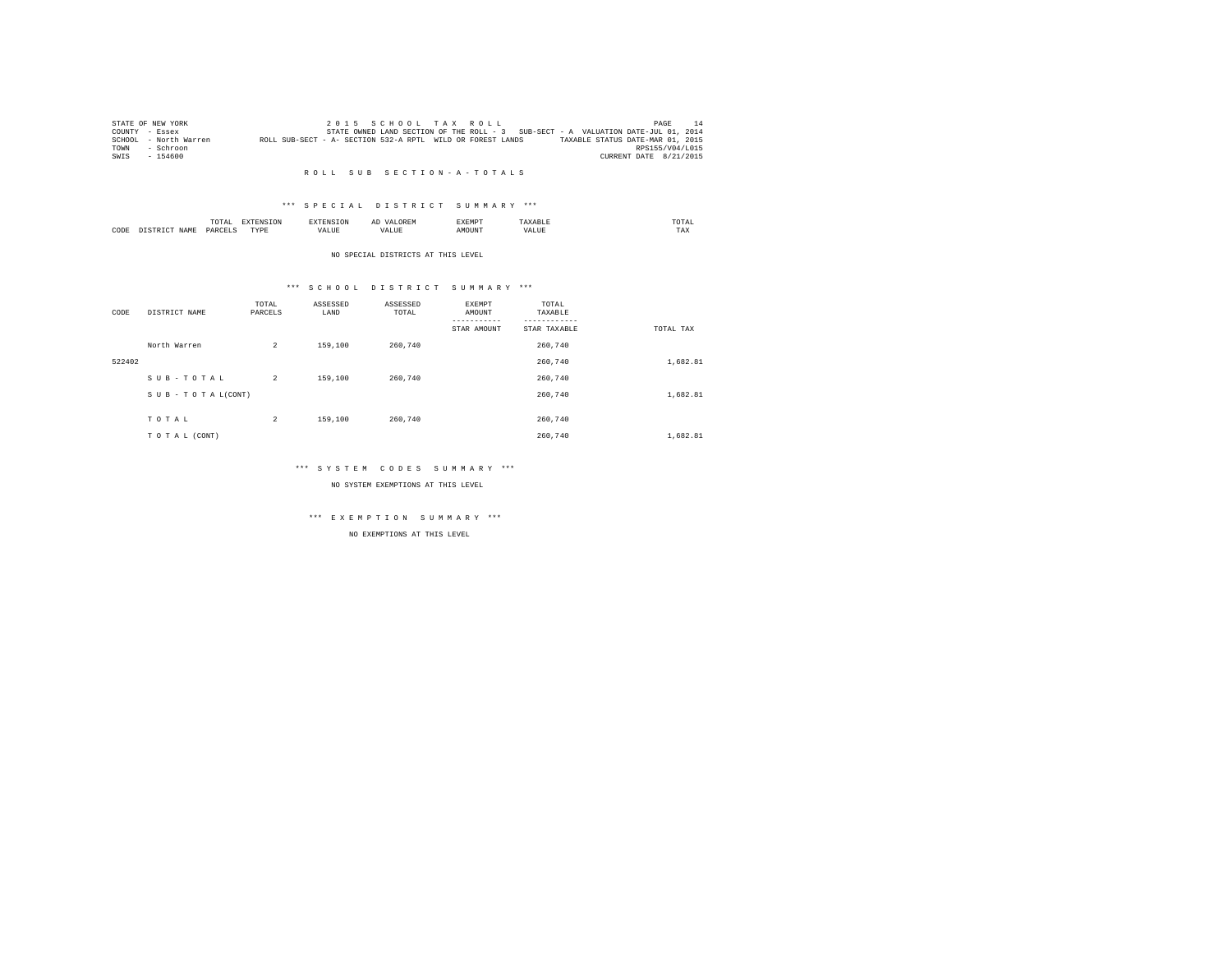|      | STATE OF NEW YORK     |                                                            |  |  | 2015 SCHOOL TAX ROLL |  |                                                                                   | PAGE                   | 15. |
|------|-----------------------|------------------------------------------------------------|--|--|----------------------|--|-----------------------------------------------------------------------------------|------------------------|-----|
|      | COUNTY - Essex        |                                                            |  |  |                      |  | STATE OWNED LAND SECTION OF THE ROLL - 3 SUB-SECT - A VALUATION DATE-JUL 01, 2014 |                        |     |
|      | SCHOOL - North Warren | ROLL SUB-SECT - A- SECTION 532-A RPTL WILD OR FOREST LANDS |  |  |                      |  | TAXABLE STATUS DATE-MAR 01, 2015                                                  |                        |     |
| TOWN | - Schroon             |                                                            |  |  |                      |  |                                                                                   | RPS155/V04/L015        |     |
| SWIS | $-154600$             |                                                            |  |  |                      |  |                                                                                   | CURRENT DATE 8/21/2015 |     |

| ROLL<br><b>SEC</b> | DESCRIPTION                         | TOTAL<br>PARCELS | ASSESSED<br>LAND | ASSESSED<br>TOTAL | EXEMPT<br>AMOUNT<br>-----------<br>STAR AMOUNT | TOTAL<br>TAXABLE<br>------------<br>STAR TAXABLE | TAX<br>RATE | TOTAL<br>TAX |
|--------------------|-------------------------------------|------------------|------------------|-------------------|------------------------------------------------|--------------------------------------------------|-------------|--------------|
|                    | School Tax                          |                  | 159,100          | 260.740           |                                                | 260,740<br>260.740                               |             | 1,682.81     |
|                    | SPEC DIST TAXES<br>STATE OWNED LAND |                  |                  |                   |                                                |                                                  |             | 1,682.81     |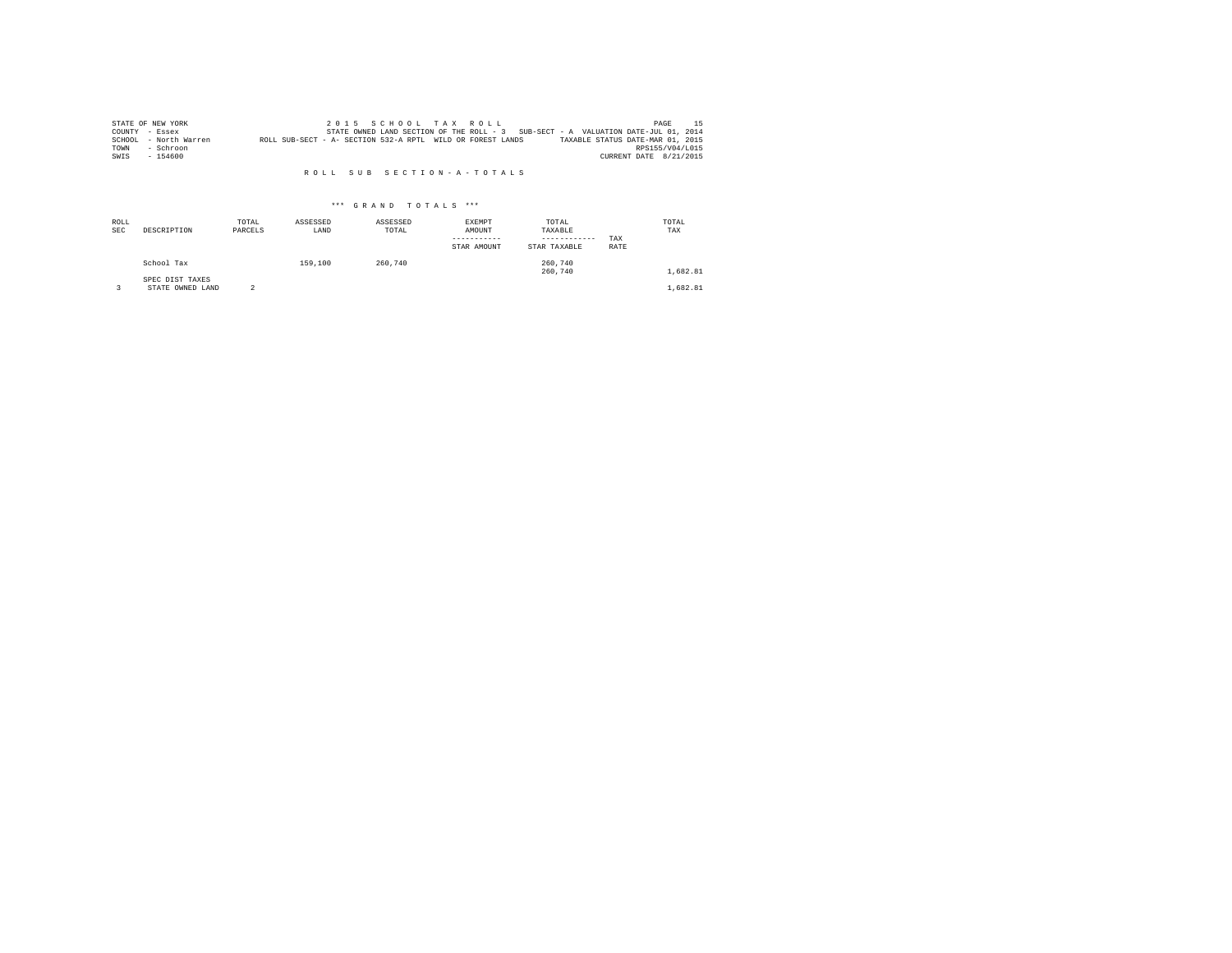| STATE OF NEW YORK |                       | 2015 SCHOOL TAX ROLL                     |  |  |                                  |                 | PAGE |  |
|-------------------|-----------------------|------------------------------------------|--|--|----------------------------------|-----------------|------|--|
| COUNTY - Essex    |                       | STATE OWNED LAND SECTION OF THE ROLL - 3 |  |  | VALUATION DATE-JUL 01, 2014      |                 |      |  |
|                   | SCHOOL - North Warren |                                          |  |  | TAXABLE STATUS DATE-MAR 01, 2015 |                 |      |  |
| TOWN              | - Schroon             |                                          |  |  |                                  | RPS155/V04/L015 |      |  |
| SWTS              | - 154600              |                                          |  |  | CURRENT DATE 8/21/2015           |                 |      |  |
|                   |                       |                                          |  |  |                                  |                 |      |  |

#### R O L L S E C T I O N T O T A L S

### \*\*\* S P E C I A L D I S T R I C T S U M M A R Y \*\*\*

|      | .              | the contract of the contract of the contract of the contract of the contract of the contract of the contract of | ≖  | .    | the contract of the contract of the contract of |
|------|----------------|-----------------------------------------------------------------------------------------------------------------|----|------|-------------------------------------------------|
| CODE | ODP'<br>$\sim$ | .<br>.                                                                                                          | -- | ראטי | $1 - \Delta$                                    |

#### NO SPECIAL DISTRICTS AT THIS LEVEL

### \*\*\* S C H O O L D I S T R I C T S U M M A R Y \*\*\*

| CODE   | DISTRICT NAME      | TOTAL<br>PARCELS | ASSESSED<br>LAND | ASSESSED<br>TOTAL | EXEMPT<br>AMOUNT | TOTAL<br>TAXABLE |           |
|--------|--------------------|------------------|------------------|-------------------|------------------|------------------|-----------|
|        |                    |                  |                  |                   | STAR AMOUNT      | STAR TAXABLE     | TOTAL TAX |
|        | North Warren       | $\overline{a}$   | 159,100          | 260.740           |                  | 260.740          |           |
| 522402 |                    |                  |                  |                   |                  | 260,740          | 1,682.81  |
|        | SUB-TOTAL          | $\overline{2}$   | 159,100          | 260.740           |                  | 260.740          |           |
|        | SUB - TO TAL(CONT) |                  |                  |                   |                  | 260.740          | 1,682.81  |
|        |                    |                  |                  |                   |                  | 260.740          |           |
|        | TOTAL              | $\overline{c}$   | 159,100          | 260,740           |                  |                  |           |
|        | TO TAL (CONT)      |                  |                  |                   |                  | 260.740          | 1,682.81  |

### \*\*\* S Y S T E M C O D E S S U M M A R Y \*\*\*

NO SYSTEM EXEMPTIONS AT THIS LEVEL

# \*\*\* E X E M P T I O N S U M M A R Y \*\*\*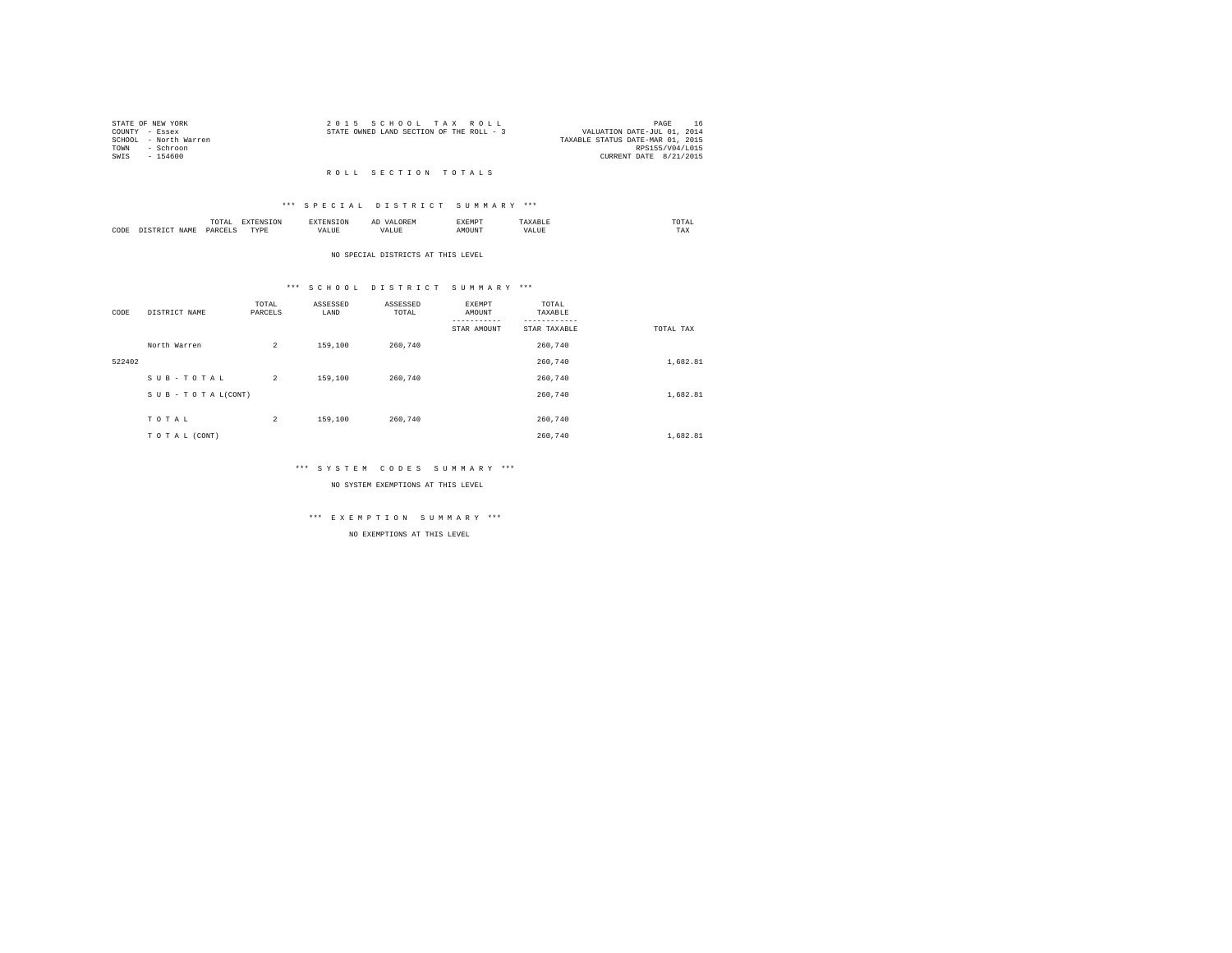| STATE OF NEW YORK<br>COUNTY - Essex<br>SCHOOL - North Warren<br>- Schroon<br>TOWN<br>SWIS<br>$-154600$ | 2015 SCHOOL TAX ROLL<br>STATE OWNED LAND SECTION OF THE ROLL - 3 | PAGE<br>VALUATION DATE-JUL 01, 2014<br>TAXABLE STATUS DATE-MAR 01, 2015<br>RPS155/V04/L015<br>CURRENT DATE 8/21/2015 |
|--------------------------------------------------------------------------------------------------------|------------------------------------------------------------------|----------------------------------------------------------------------------------------------------------------------|
|                                                                                                        | ROLL SECTION TOTALS                                              |                                                                                                                      |

| ROLL<br><b>SEC</b> | DESCRIPTION                         | TOTAL<br>PARCELS | ASSESSED<br>LAND | ASSESSED<br>TOTAL | EXEMPT<br>AMOUNT<br>-----------<br>STAR AMOUNT | TOTAL<br>TAXABLE<br>------------<br>STAR TAXABLE | TAX<br>RATE | TOTAL<br>TAX |  |
|--------------------|-------------------------------------|------------------|------------------|-------------------|------------------------------------------------|--------------------------------------------------|-------------|--------------|--|
|                    | School Tax                          |                  | 159,100          | 260,740           |                                                | 260,740<br>260,740                               |             | 1,682.81     |  |
|                    | SPEC DIST TAXES<br>STATE OWNED LAND | $\overline{2}$   |                  |                   |                                                |                                                  |             | 1,682.81     |  |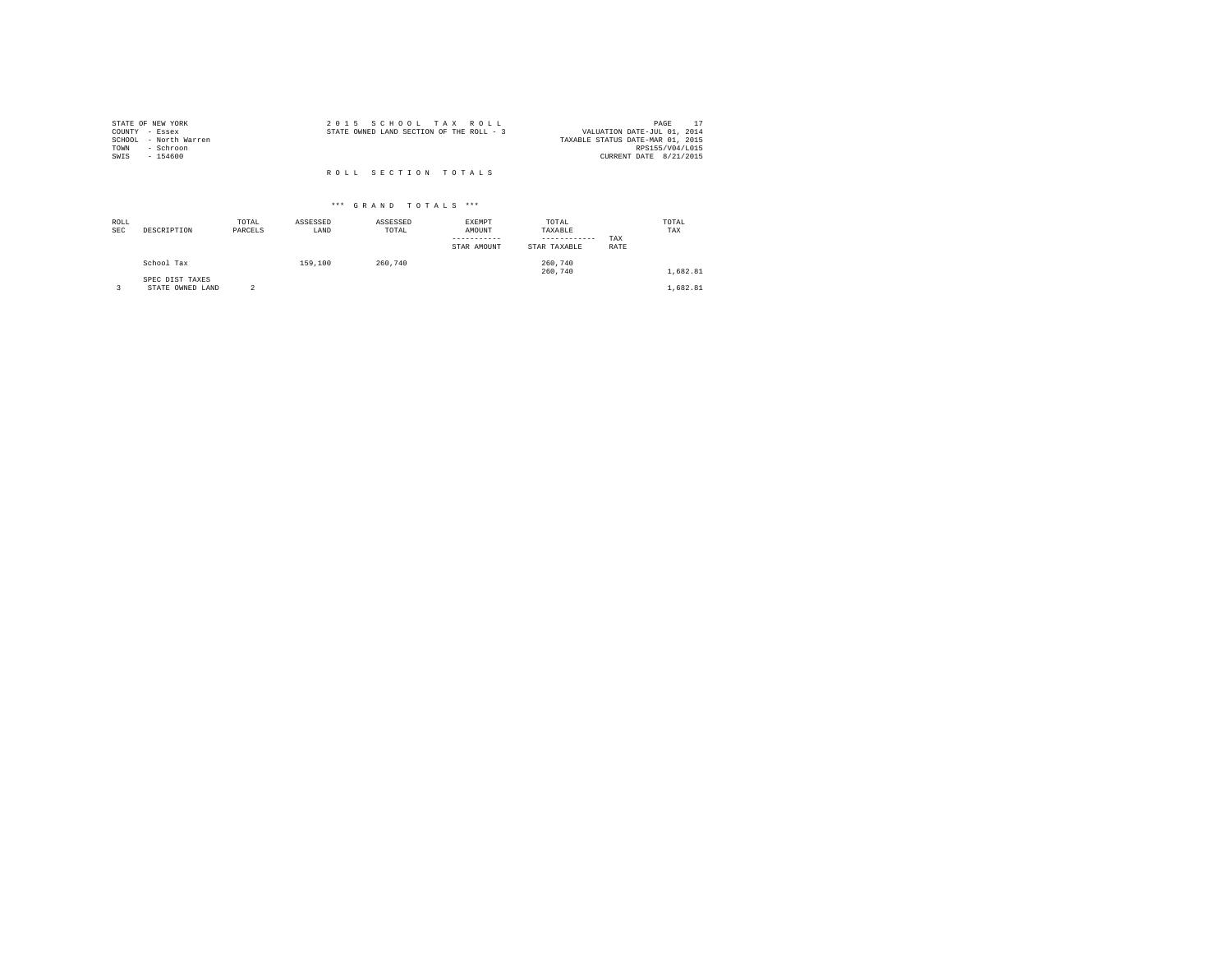| STATE OF NEW YORK           | 2 0 1 5                   |                      | SCHOOL TAX ROLL                        |                                  | 18<br>PAGE |
|-----------------------------|---------------------------|----------------------|----------------------------------------|----------------------------------|------------|
| COUNTY - Essex              |                           |                      | UTILITY & R.R. SECTION OF THE ROLL - 6 | VALUATION DATE-JUL 01, 2014      |            |
| SCHOOL - North Warren       |                           | OWNERS NAME SEOUENCE |                                        | TAXABLE STATUS DATE-MAR 01, 2015 |            |
| TOWN<br>- Schroon           |                           |                      | UNIFORM PERCENT OF VALUE IS 100.00     |                                  |            |
| $-154600$<br>SWTS           |                           |                      |                                        |                                  |            |
|                             |                           |                      |                                        |                                  |            |
| TAX MAP PARCEL NUMBER       |                           |                      |                                        |                                  |            |
| CURRENT OWNERS NAME         | SCHOOL DISTRICT           | T.AND                | TAX DESCRIPTION                        | TAXABLE VALUE                    |            |
| CURRENT OWNERS ADDRESS      | PARCEL SIZE/GRID COORD    | TOTAL                | SPECIAL DISTRICTS                      |                                  | TAX AMOUNT |
|                             |                           |                      |                                        |                                  |            |
|                             | Outside Plant             |                      |                                        | ACCT 695J015010                  | RTLL 6     |
| 646. - 9999 - 618. 750/1882 | 831 Tele Comm             |                      | School Tax                             | 0.00                             | 0.00       |
| Continental Telephone Co    | North Warren<br>522402    | $\Omega$             |                                        |                                  |            |
| Tax Dept                    | 888888                    | $\Omega$             |                                        |                                  |            |
| 3 High Ridge Park           | 154601.10000              |                      |                                        |                                  |            |
| Stamford, CT 06905          | Apportion School .02%     |                      |                                        |                                  |            |
|                             | EAST-0673688 NRTH-1420934 |                      |                                        |                                  |            |
|                             | FULL MARKET VALUE         | $\Omega$             |                                        |                                  |            |
|                             |                           |                      | TOTAL TAX $---$                        |                                  | $0.00**$   |
|                             |                           |                      |                                        |                                  |            |
|                             | Outside Plant             |                      |                                        | ACCT 695N015011                  | RTLL 7     |
| 646. - 9999 - 631. 900/1882 | 836 Telecom. eq.          |                      | School Tax                             | 42                               | 0.27       |
| Verizon New York Inc.       | North Warren<br>522402    | $\Omega$             |                                        |                                  |            |
| $c$ /o Duff & Phelps        | 888888                    | 42                   |                                        |                                  |            |
| PO Box 2749                 | 154601 .10000             |                      |                                        |                                  |            |
| Addison, TX 75001           | Apportion School .02%     |                      |                                        |                                  |            |
|                             | EAST-0673688 NRTH-1420934 |                      |                                        |                                  |            |
|                             | FULL MARKET VALUE         | 42                   |                                        |                                  |            |
|                             |                           |                      | TOTAL TAX $---$                        |                                  | $0.27**$   |
|                             |                           |                      |                                        | DATE #1                          | 09/30/15   |
|                             |                           |                      |                                        | AMT DUE                          | 0.27       |
|                             |                           |                      |                                        |                                  |            |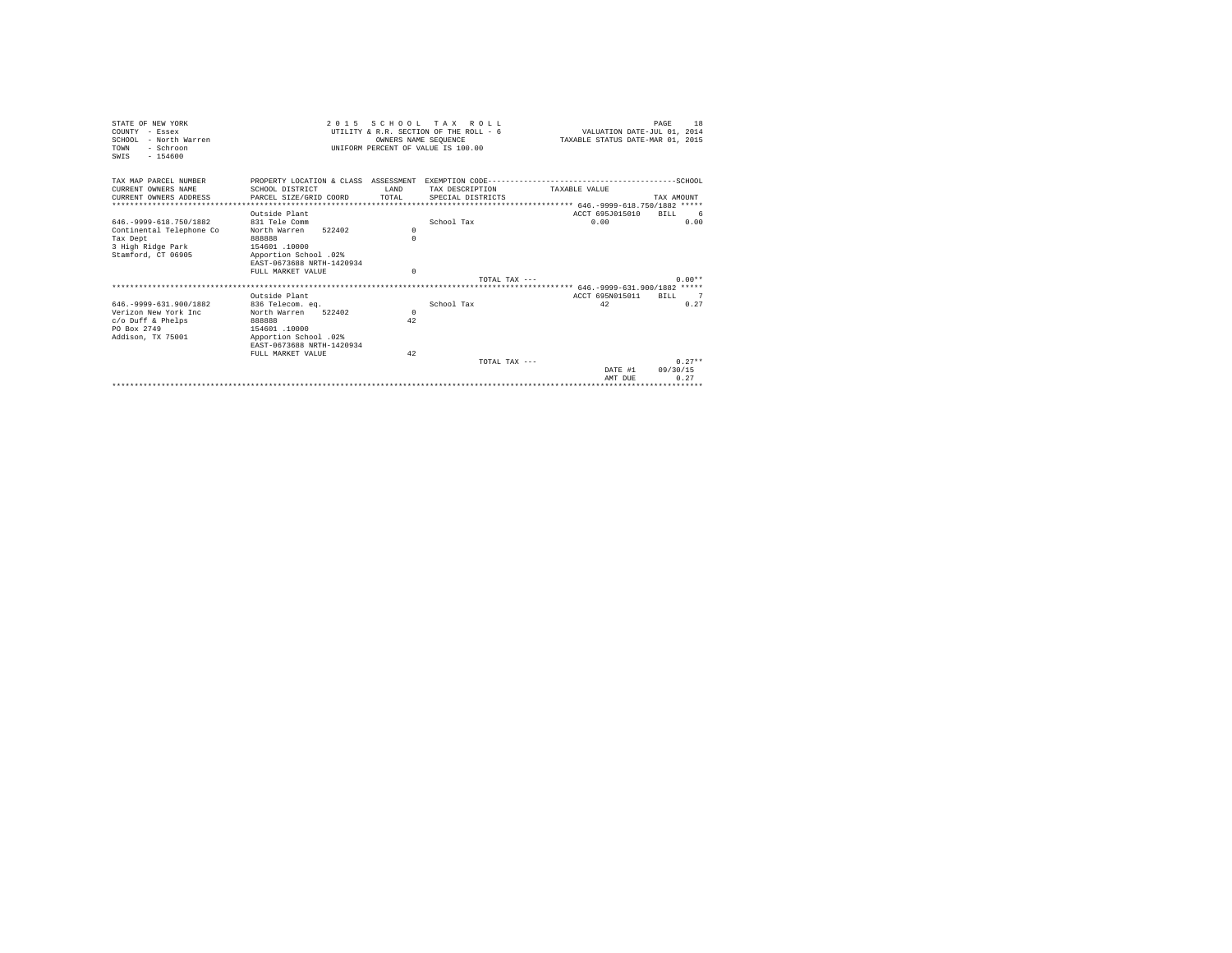| STATE OF NEW YORK |                       | 2015 SCHOOL TAX ROLL                   |  |                                  |                        | PAGE | 10 |
|-------------------|-----------------------|----------------------------------------|--|----------------------------------|------------------------|------|----|
| COUNTY - Essex    |                       | UTILITY & R.R. SECTION OF THE ROLL - 6 |  | VALUATION DATE-JUL 01, 2014      |                        |      |    |
|                   | SCHOOL - North Warren |                                        |  | TAXABLE STATUS DATE-MAR 01, 2015 |                        |      |    |
| TOWN              | - Schroon             |                                        |  |                                  | RPS155/V04/L015        |      |    |
| SWIS              | - 154600              |                                        |  |                                  | CURRENT DATE 8/21/2015 |      |    |
|                   |                       |                                        |  |                                  |                        |      |    |

### \*\*\* S P E C I A L D I S T R I C T S U M M A R Y \*\*\*

|      | .              | the contract of the contract of the contract of the contract of the contract of the contract of the contract of | ≖  | .    | the contract of the contract of the contract of |
|------|----------------|-----------------------------------------------------------------------------------------------------------------|----|------|-------------------------------------------------|
| CODE | ODP'<br>$\sim$ | .<br>.                                                                                                          | -- | ראטי | $1 - \Delta$                                    |

#### NO SPECIAL DISTRICTS AT THIS LEVEL

### \*\*\* S C H O O L D I S T R I C T S U M M A R Y \*\*\*

| CODE   | DISTRICT NAME   | TOTAL<br>PARCELS | ASSESSED<br>LAND | ASSESSED<br>TOTAL | EXEMPT<br>AMOUNT<br>STAR AMOUNT | TOTAL<br>TAXABLE<br>STAR TAXABLE | TOTAL TAX |
|--------|-----------------|------------------|------------------|-------------------|---------------------------------|----------------------------------|-----------|
|        | North Warren    | $\overline{a}$   |                  | 42                |                                 | 42                               |           |
| 522402 |                 |                  |                  |                   |                                 | 42                               | .27       |
|        | SUB-TOTAL       | $\overline{a}$   |                  | 42                |                                 | 42                               |           |
|        | SUB-TOTAL(CONT) |                  |                  |                   |                                 | 42                               | .27       |
|        | TOTAL           | $\overline{a}$   |                  | 42                |                                 | 42                               |           |
|        | TO TAL (CONT)   |                  |                  |                   |                                 | 42                               | .27       |

### \*\*\* S Y S T E M C O D E S S U M M A R Y \*\*\*

NO SYSTEM EXEMPTIONS AT THIS LEVEL

# \*\*\* E X E M P T I O N S U M M A R Y \*\*\*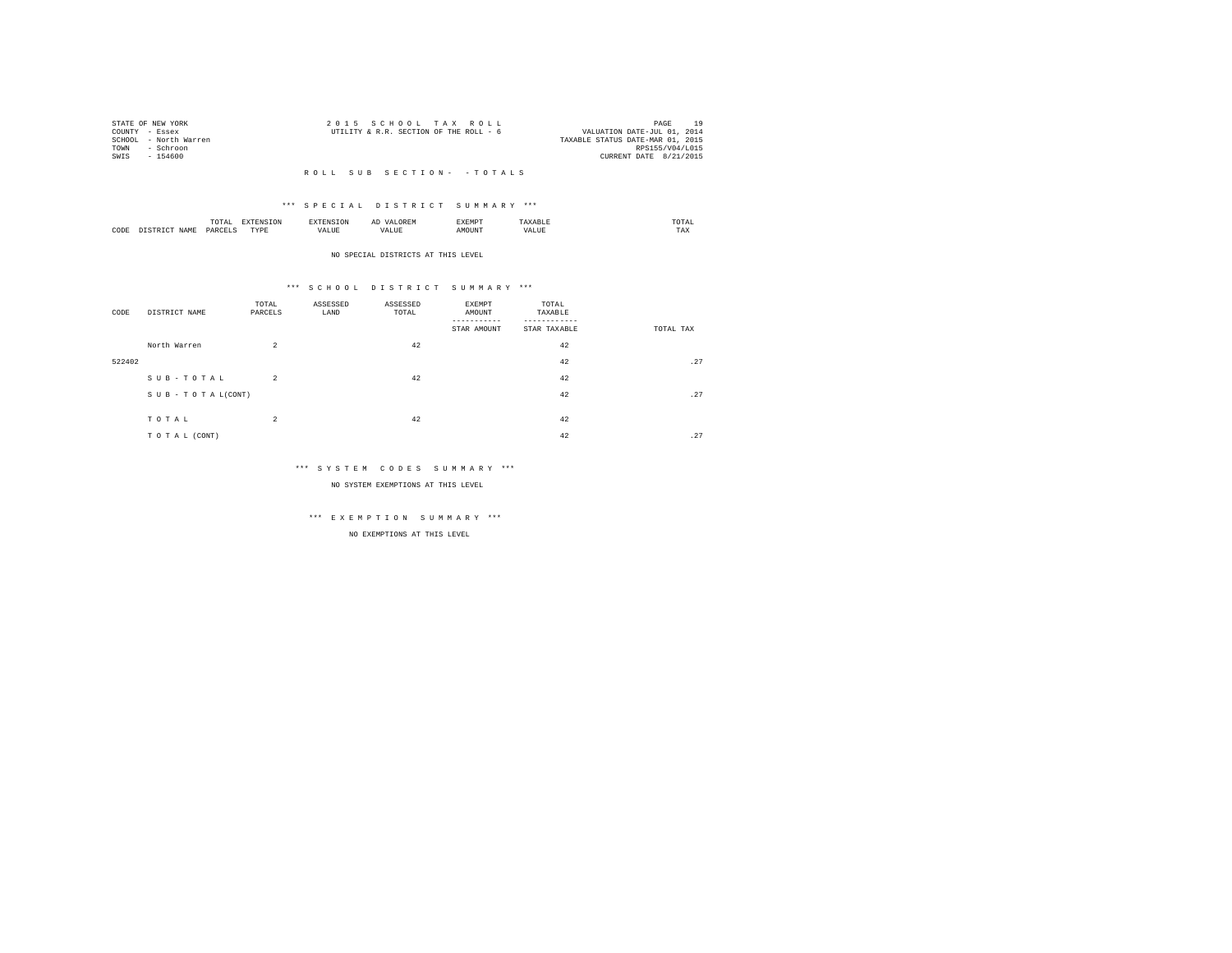|                | STATE OF NEW YORK     | 2015 SCHOOL TAX ROLL                                                  | 20<br>PAGE             |
|----------------|-----------------------|-----------------------------------------------------------------------|------------------------|
| COUNTY - Essex |                       | VALUATION DATE-JUL 01, 2014<br>UTILITY & R.R. SECTION OF THE ROLL - 6 |                        |
|                | SCHOOL - North Warren | TAXABLE STATUS DATE-MAR 01, 2015                                      |                        |
| TOWN           | - Schroon             |                                                                       | RPS155/V04/L015        |
| SWIS           | $-154600$             |                                                                       | CURRENT DATE 8/21/2015 |
|                |                       |                                                                       |                        |
|                |                       | ROLL SUB SECTION- - TOTALS                                            |                        |

| ROLL<br><b>SEC</b> | DESCRIPTION                         | TOTAL<br>PARCELS | ASSESSED<br>LAND | ASSESSED<br>TOTAL | EXEMPT<br>AMOUNT<br>STAR AMOUNT | TOTAL<br>TAXABLE<br>------------<br>STAR TAXABLE | TAX<br>RATE | TOTAL<br>TAX |
|--------------------|-------------------------------------|------------------|------------------|-------------------|---------------------------------|--------------------------------------------------|-------------|--------------|
|                    | School Tax                          |                  |                  | 42                |                                 | 42<br>42                                         |             | .27          |
| 6                  | SPEC DIST TAXES<br>UTILITIES & N.C. | $\sim$           |                  |                   |                                 |                                                  |             | .27          |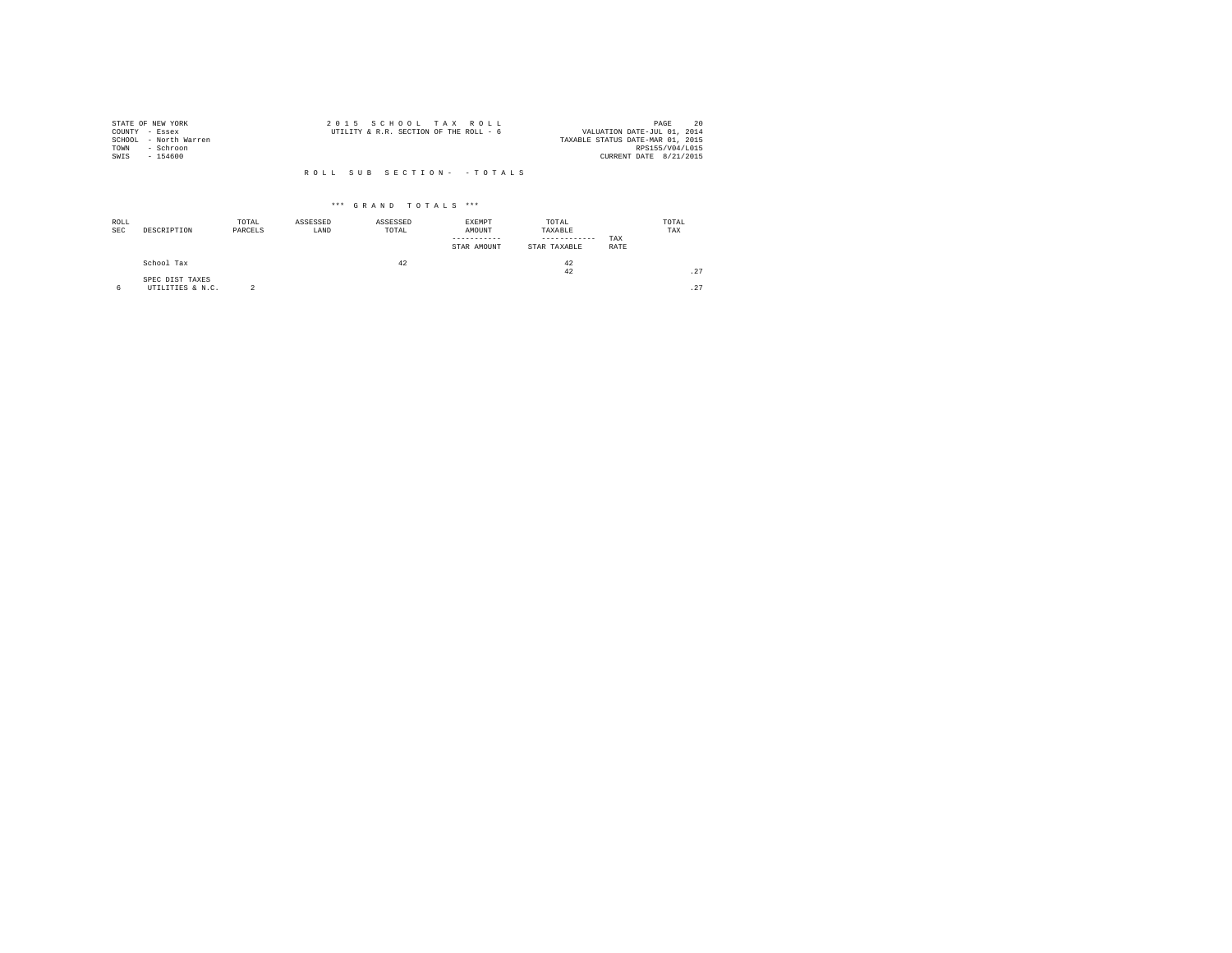| STATE OF NEW YORK |                       | 2015 SCHOOL TAX ROLL                                                  |                        | PAGE |  |
|-------------------|-----------------------|-----------------------------------------------------------------------|------------------------|------|--|
| COUNTY - Essex    |                       | VALUATION DATE-JUL 01, 2014<br>UTILITY & R.R. SECTION OF THE ROLL - 6 |                        |      |  |
|                   | SCHOOL - North Warren | TAXABLE STATUS DATE-MAR 01, 2015                                      |                        |      |  |
| TOWN              | - Schroon             |                                                                       | RPS155/V04/L015        |      |  |
| SWTS              | $-154600$             |                                                                       | CURRENT DATE 8/21/2015 |      |  |

### R O L L S E C T I O N T O T A L S

### \*\*\* S P E C I A L D I S T R I C T S U M M A R Y \*\*\*

|      |   | ----<br>.'O'TAL<br>the contract of the contract of the contract of the contract of the contract of | ---              | <b>CAN INF</b> | ----- |      | moms:<br>the contract of the contract of the contract of |  |
|------|---|----------------------------------------------------------------------------------------------------|------------------|----------------|-------|------|----------------------------------------------------------|--|
| CODE | - | DARCEL.<br>$\sim$<br>________                                                                      | <b>TVDk</b><br>. | $\cdots$<br>.  | MOUN. | ∿JU⊾ | TAX                                                      |  |

#### NO SPECIAL DISTRICTS AT THIS LEVEL

### \*\*\* S C H O O L D I S T R I C T S U M M A R Y \*\*\*

| DISTRICT NAME       | TOTAL<br>PARCELS | ASSESSED<br>LAND                  | ASSESSED<br>TOTAL | EXEMPT<br>AMOUNT<br>STAR AMOUNT | TOTAL<br>TAXABLE<br>STAR TAXABLE | TOTAL TAX |
|---------------------|------------------|-----------------------------------|-------------------|---------------------------------|----------------------------------|-----------|
| North Warren        | $\overline{a}$   |                                   | 42                |                                 | 42                               |           |
|                     |                  |                                   |                   |                                 | 42                               | .27       |
| $S$ U B - T O T A L | $\overline{2}$   |                                   | 42                |                                 | 42                               |           |
|                     |                  |                                   |                   |                                 | 42                               | .27       |
|                     |                  |                                   |                   |                                 |                                  |           |
| TO TAL (CONT)       |                  |                                   |                   |                                 | 42                               | .27       |
|                     | TOTAL            | SUB-TOTAL(CONT)<br>$\overline{a}$ |                   | 42                              |                                  | 42        |

### \*\*\* S Y S T E M C O D E S S U M M A R Y \*\*\*

NO SYSTEM EXEMPTIONS AT THIS LEVEL

# \*\*\* E X E M P T I O N S U M M A R Y \*\*\*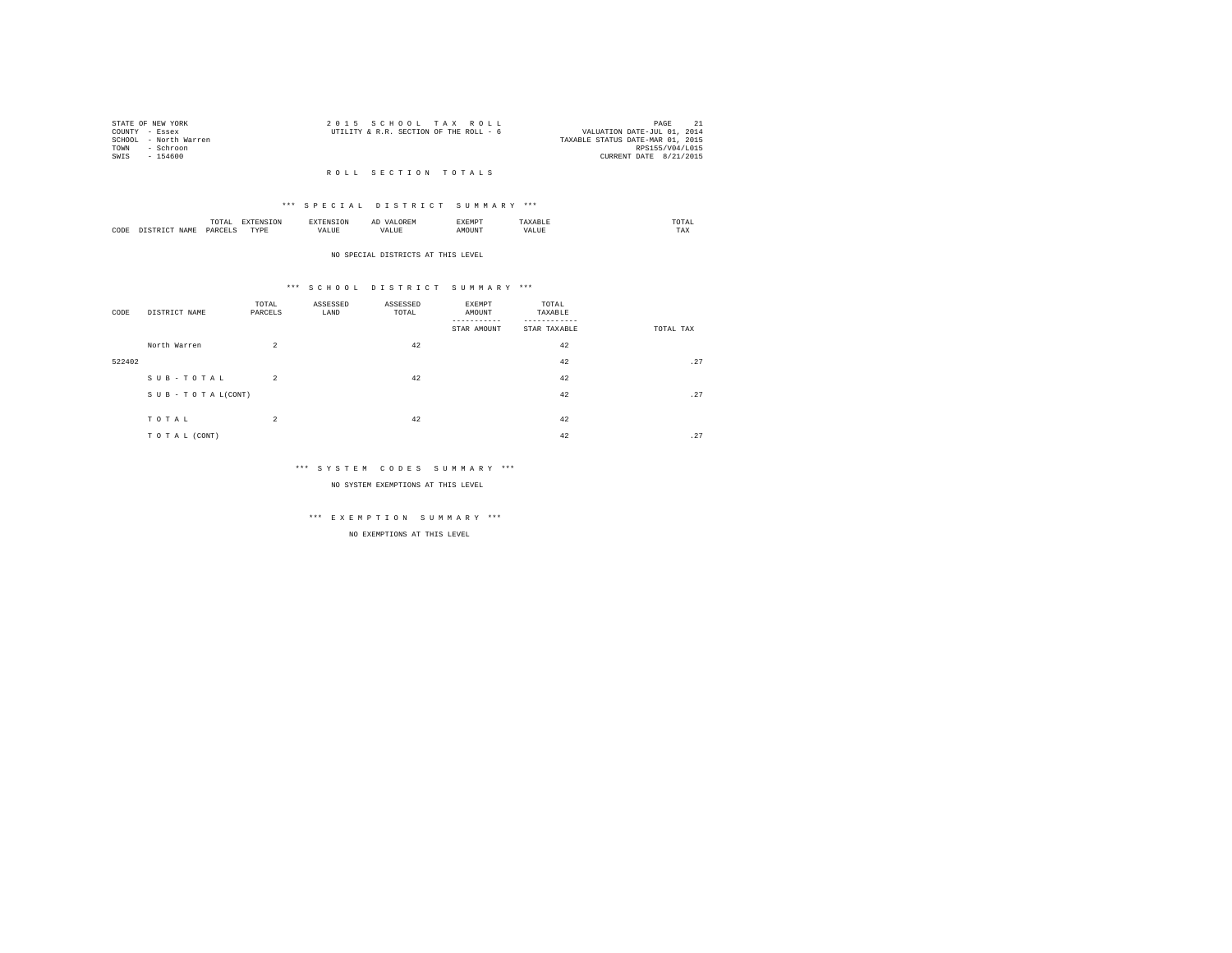|                | STATE OF NEW YORK     | 2015 SCHOOL TAX ROLL                                                  | PAGE            | 22 |
|----------------|-----------------------|-----------------------------------------------------------------------|-----------------|----|
| COUNTY - Essex |                       | VALUATION DATE-JUL 01, 2014<br>UTILITY & R.R. SECTION OF THE ROLL - 6 |                 |    |
|                | SCHOOL - North Warren | TAXABLE STATUS DATE-MAR 01, 2015                                      |                 |    |
| TOWN           | - Schroon             |                                                                       | RPS155/V04/L015 |    |
| SWIS           | $-154600$             | CURRENT DATE 8/21/2015                                                |                 |    |
|                |                       | ROLL SECTION TOTALS                                                   |                 |    |

| ROLL<br><b>SEC</b> | DESCRIPTION                         | TOTAL<br>PARCELS | ASSESSED<br>LAND | ASSESSED<br>TOTAL | <b>EXEMPT</b><br>AMOUNT<br>STAR AMOUNT | TOTAL<br>TAXABLE<br>------------<br>STAR TAXABLE | TAX<br>RATE | TOTAL<br>TAX |
|--------------------|-------------------------------------|------------------|------------------|-------------------|----------------------------------------|--------------------------------------------------|-------------|--------------|
|                    | School Tax                          |                  |                  | 42                |                                        | 42<br>42                                         |             | .27          |
| 6                  | SPEC DIST TAXES<br>UTILITIES & N.C. |                  |                  |                   |                                        |                                                  |             | .27          |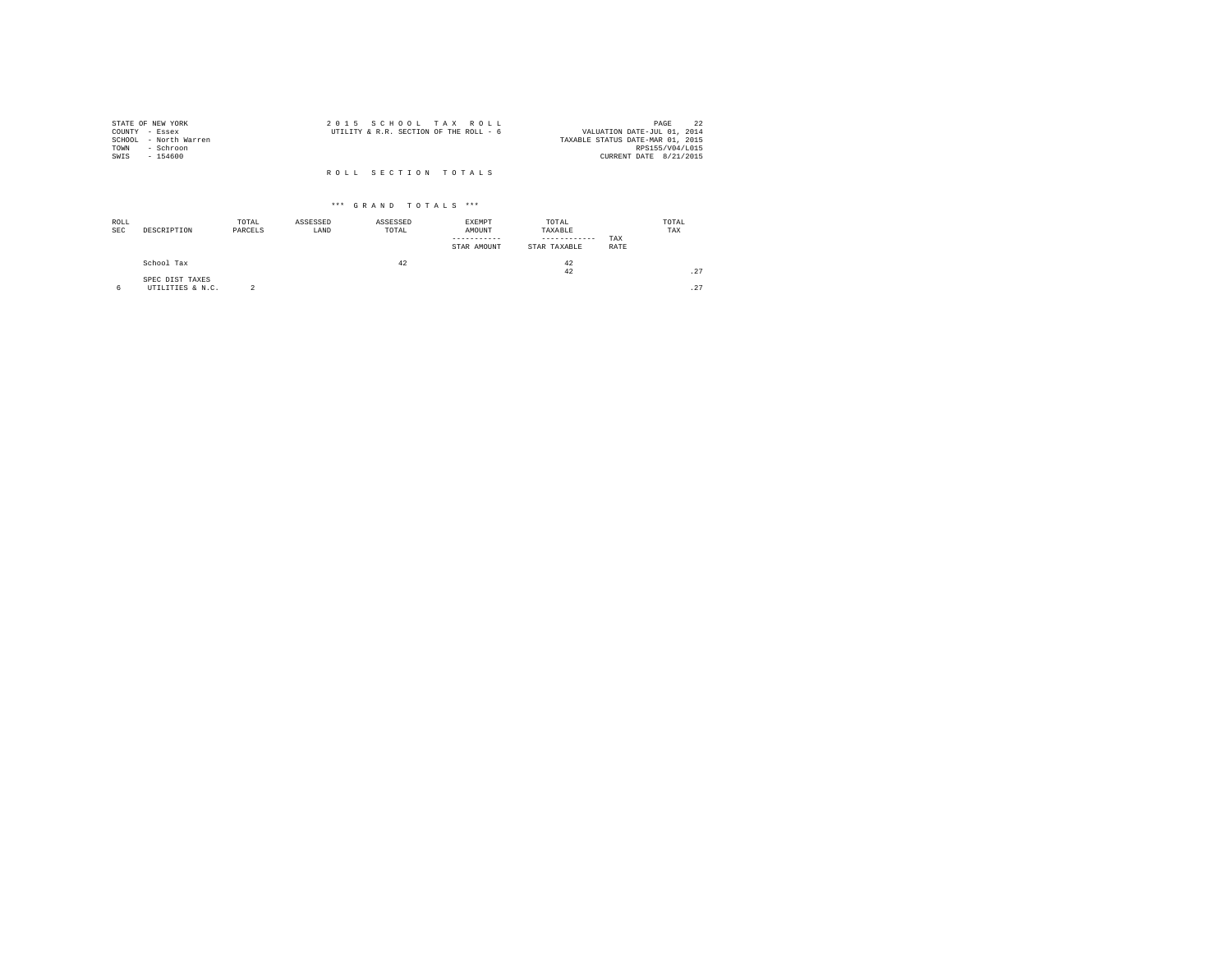| STATE OF NEW YORK     | 2015 SCHOOL TAX ROLL | PAGE                             |
|-----------------------|----------------------|----------------------------------|
| COUNTY - Essex        |                      | VALUATION DATE-JUL 01, 2014      |
| SCHOOL - North Warren | SWIS TOTALS          | TAXABLE STATUS DATE-MAR 01, 2015 |
| TOWN<br>- Schroon     |                      | RPS155/V04/L015                  |
| SWIS<br>$-154600$     |                      | CURRENT DATE 8/21/2015           |

|           |                      | 1 U 1 M 1<br>the contract of the contract of the contract of | --------------   |      | $\sim$<br>. |   | 1 A.A        | 'UIA.<br>the contract of the contract of the contract of |
|-----------|----------------------|--------------------------------------------------------------|------------------|------|-------------|---|--------------|----------------------------------------------------------|
| CODE<br>. | <b>NAME</b><br>11.12 | レムト                                                          | <b>TIDE</b><br>. | ALUE |             | n | <b>Shown</b> | TAX                                                      |

NO SPECIAL DISTRICTS AT THIS LEVEL

### \*\*\* S C H O O L D I S T R I C T S U M M A R Y \*\*\*

| CODE   | DISTRICT NAME   | TOTAL<br>PARCELS | ASSESSED<br>LAND | ASSESSED<br>TOTAL | EXEMPT<br>AMOUNT<br>----------- | TOTAL<br>TAXABLE<br>--------- |          |           |
|--------|-----------------|------------------|------------------|-------------------|---------------------------------|-------------------------------|----------|-----------|
|        |                 |                  |                  |                   | STAR AMOUNT                     | STAR TAXABLE                  | TAX RATE | TOTAL TAX |
|        | North Warren    | $\overline{4}$   | 159,100          | 260,782           |                                 | 260,782                       |          |           |
| 522402 |                 |                  |                  |                   |                                 | 260.782                       | 6.454000 | 1,683.08  |
|        | SUB-TOTAL       | $\overline{4}$   | 159,100          | 260.782           |                                 | 260.782                       |          |           |
|        | SUB-TOTAL(CONT) |                  |                  |                   |                                 | 260,782                       |          | 1,683.08  |
|        |                 |                  |                  |                   |                                 |                               |          |           |
|        | TOTAL           | $\overline{4}$   | 159,100          | 260.782           |                                 | 260,782                       |          |           |
|        | TO TAL (CONT)   |                  |                  |                   |                                 | 260.782                       |          | 1,683.08  |

### \*\*\* S Y S T E M C O D E S S U M M A R Y \*\*\*

NO SYSTEM EXEMPTIONS AT THIS LEVEL

\*\*\* E X E M P T I O N S U M M A R Y \*\*\*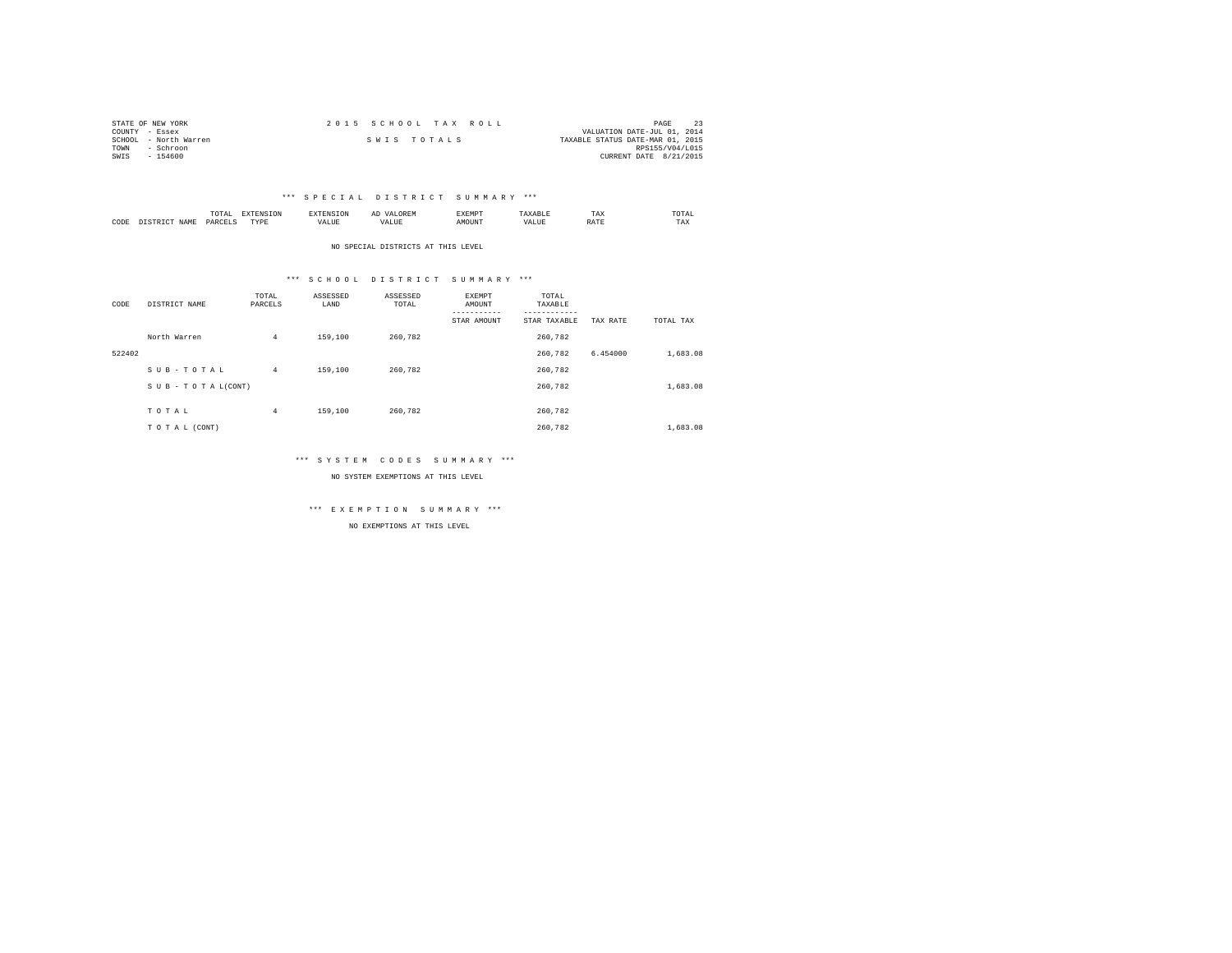| STATE OF NEW YORK     | 2015 SCHOOL TAX ROLL | PAGE                             |
|-----------------------|----------------------|----------------------------------|
| COUNTY - Essex        |                      | VALUATION DATE-JUL 01, 2014      |
| SCHOOL - North Warren | SWIS TOTALS          | TAXABLE STATUS DATE-MAR 01, 2015 |
| TOWN<br>- Schroon     |                      | RPS155/V04/L015                  |
| SWIS<br>$-154600$     |                      | CURRENT DATE 8/21/2015           |

|                           |                                     |                  |                  | *** GRAND TOTALS *** |                                                       |                                                  |             |          |
|---------------------------|-------------------------------------|------------------|------------------|----------------------|-------------------------------------------------------|--------------------------------------------------|-------------|----------|
| <b>ROLL</b><br><b>SEC</b> | DESCRIPTION                         | TOTAL<br>PARCELS | ASSESSED<br>LAND | ASSESSED<br>TOTAL    | <b>EXEMPT</b><br>AMOUNT<br>-----------<br>STAR AMOUNT | TOTAL<br>TAXABLE<br>------------<br>STAR TAXABLE | TAX<br>RATE |          |
|                           | School Tax                          |                  | 159,100          | 260,740              |                                                       | 260,740<br>260,740                               | 6.454000    | 1,682.81 |
| 3                         | SPEC DIST TAXES<br>STATE OWNED LAND | $\overline{2}$   |                  |                      |                                                       |                                                  |             | 1,682.81 |
|                           | School Tax                          |                  |                  | 42                   |                                                       | 42<br>42                                         | 6.454000    | .27      |
| 6                         | SPEC DIST TAXES<br>UTILITIES & N.C. | $\overline{2}$   |                  |                      |                                                       |                                                  |             | .27      |
|                           | School Tax                          |                  | 159,100          | 260.782              |                                                       | 260,782<br>260.782                               | 6.454000    | 1,683.08 |
|                           | SPEC DIST TAXES                     |                  |                  |                      |                                                       |                                                  |             |          |
| $\star$                   | SUB TOTAL                           | $\overline{4}$   |                  |                      |                                                       |                                                  |             | 1,683.08 |
|                           | School Tax                          |                  | 159,100          | 260.782              |                                                       | 260.782<br>260,782                               | 6.454000    | 1,683.08 |
|                           | SPEC DIST TAXES                     |                  |                  |                      |                                                       |                                                  |             |          |
| $\star\star$              | GRAND TOTAL                         | 4                |                  |                      |                                                       |                                                  |             | 1,683.08 |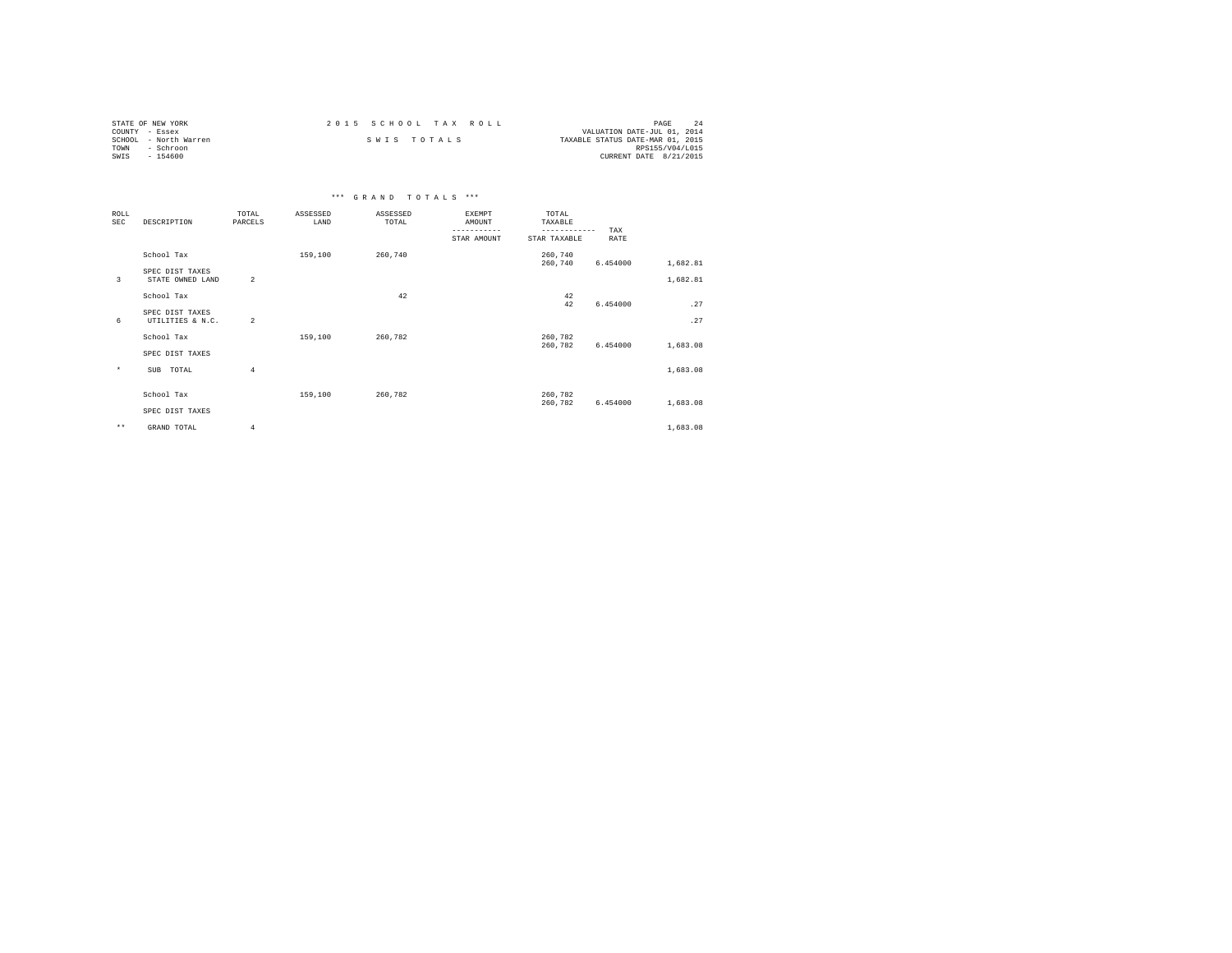| STATE OF NEW YORK     | 2015 SCHOOL TAX ROLL                                | PAGE            |  |
|-----------------------|-----------------------------------------------------|-----------------|--|
| COUNTY - Essex        | SCHOOL TOTALS 522402<br>VALUATION DATE-JUL 01, 2014 |                 |  |
| SCHOOL - North Warren | TAXABLE STATUS DATE-MAR 01, 2015                    |                 |  |
|                       |                                                     | RPS155/V04/L015 |  |
|                       | CURRENT DATE 8/21/2015                              |                 |  |

|      |           | UIAI<br>the contract of the contract of the contract of the contract of the contract of |           |                    |      | <br>'RMI |      | . JTAL .<br>the contract of the contract of the contract of |
|------|-----------|-----------------------------------------------------------------------------------------|-----------|--------------------|------|----------|------|-------------------------------------------------------------|
| CODE | ⊿ M™<br>. | — υΔR/T<br>.                                                                            | TVDE<br>. | --- - ---<br>VALUE | ALUM | אוזר     | $ -$ | ---<br>TAX                                                  |

NO SPECIAL DISTRICTS AT THIS LEVEL

### \*\*\* S C H O O L D I S T R I C T S U M M A R Y \*\*\*

| CODE   | DISTRICT NAME      | TOTAL<br>PARCELS | ASSESSED<br>LAND | ASSESSED<br>TOTAL | EXEMPT<br>AMOUNT<br>-----------<br>STAR AMOUNT | TOTAL<br>TAXABLE<br>---------<br>STAR TAXABLE | TAX RATE | TOTAL TAX |  |
|--------|--------------------|------------------|------------------|-------------------|------------------------------------------------|-----------------------------------------------|----------|-----------|--|
|        | North Warren       | 9                | 523,300          | 1034,912          |                                                | 1,034,912                                     |          |           |  |
| 522402 |                    |                  |                  |                   |                                                | 1,034,912                                     |          | 6,679.32  |  |
|        | SUB-TOTAL          | 9                | 523,300          | 1034,912          |                                                | 1,034,912                                     |          |           |  |
|        | SUB - TO TAL(CONT) |                  |                  |                   |                                                | 1,034,912                                     |          | 6,679.32  |  |
|        | TOTAL              | 9                | 523,300          | 1034,912          |                                                | 1,034,912                                     |          |           |  |
|        | TO TAL (CONT)      |                  |                  |                   |                                                | 1,034,912                                     |          | 6,679.32  |  |

### \*\*\* S Y S T E M C O D E S S U M M A R Y \*\*\*

NO SYSTEM EXEMPTIONS AT THIS LEVEL

\*\*\* E X E M P T I O N S U M M A R Y \*\*\*